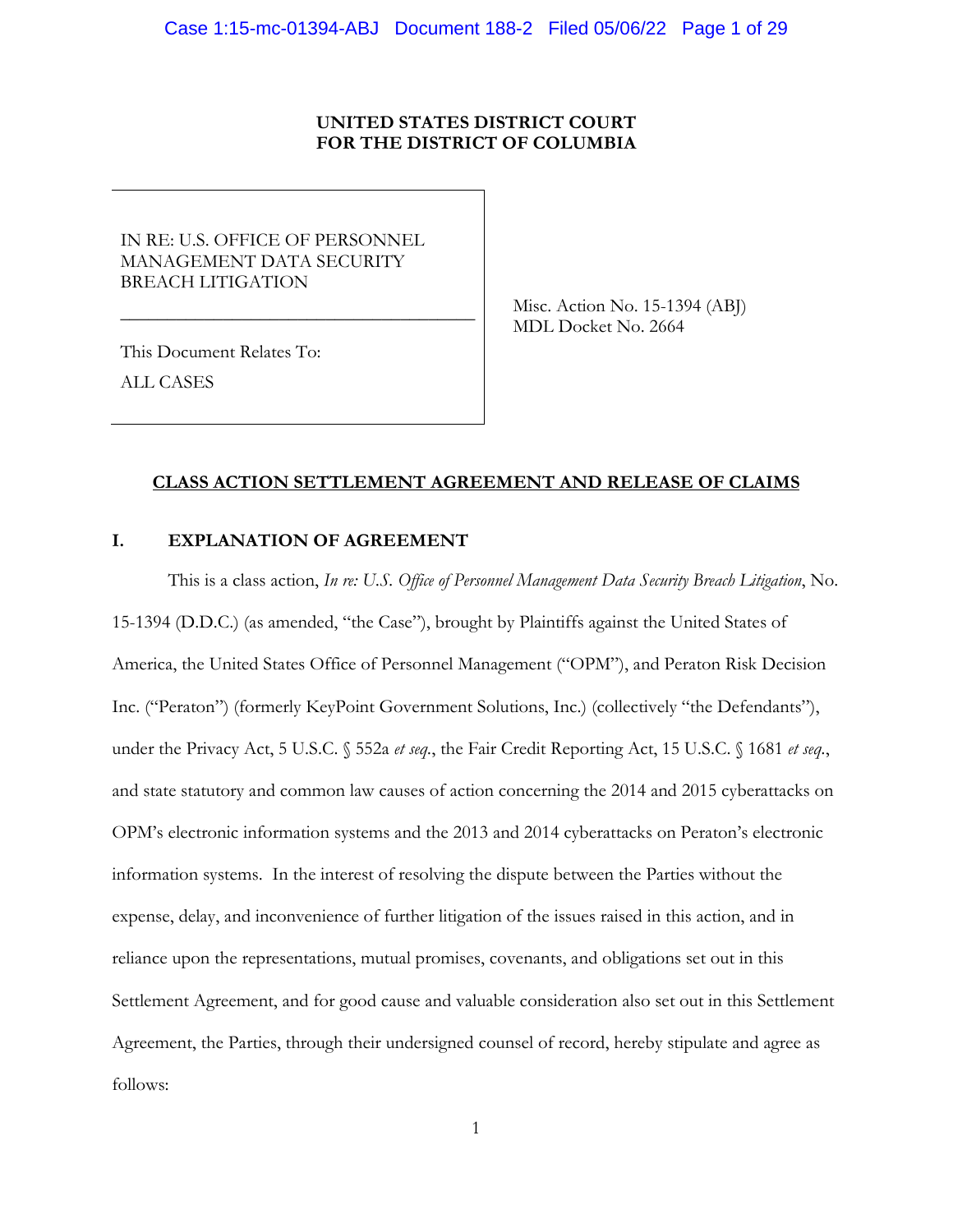#### **II. GENERAL PROVISIONS**

## **A. Recitals**

**1.** On March 14, 2016, Plaintiffs filed a Consolidated Amended Complaint against the United States, OPM, and Peraton alleging that the Defendants failed to adequately safeguard their electronic information systems from cyberbreaches. ECF No. 63.

**2.** Defendants each moved to dismiss on May 13, 2016 (ECF Nos. 70, 72), and the Court heard argument on those motions on October 31 and November 10, 2016.

**3.** On September 19, 2017, the Court dismissed Plaintiffs' claims for, *inter alia*, lack of Article III standing. *See In re U.S. Office of Pers. Mgmt. Data Sec. Breach Litig.*, 266 F. Supp. 3d 1 (D.D.C. 2017). The Court also held that derivative sovereign immunity barred Plaintiffs' state-law claims against Peraton. *Id.* at 48-50.

**4.** Plaintiffs appealed, and on June 21, 2019, the D.C. Circuit reversed and reinstated claims against both Defendants. *See In re U.S. Office of Pers. Mgmt. Data Sec. Breach Litig.*, 928 F.3d 42 (D.C. Cir. 2019). The Case was thereafter remanded to the District Court.

**5.** On January 17, 2020, Peraton filed a supplemental brief in support of its Motion to Dismiss, arguing that the Privacy Act preempts Plaintiffs' state law claims against Peraton and renewing each of its previously asserted arguments that Plaintiffs failed to state a claim under Rule 12(b)(6) of the Federal Rules of Civil Procedure. ECF No. 148. Plaintiffs filed a response in opposition to Peraton's supplemental brief on February 7 (ECF No. 156), and Peraton filed a reply on March 24 (ECF Nos. 158, 161). Peraton's motion remains pending.

**6.** On January 27, 2020, the Court referred the Parties to private mediation supervised by retired District Court Judge Lawrence F. Stengel. The Court initially set the referral to end April 27, 2020, and subsequently granted the Parties' periodic requests to extend the referral to allow the Parties to continue their negotiations. The referral expired on March 19, 2021. At the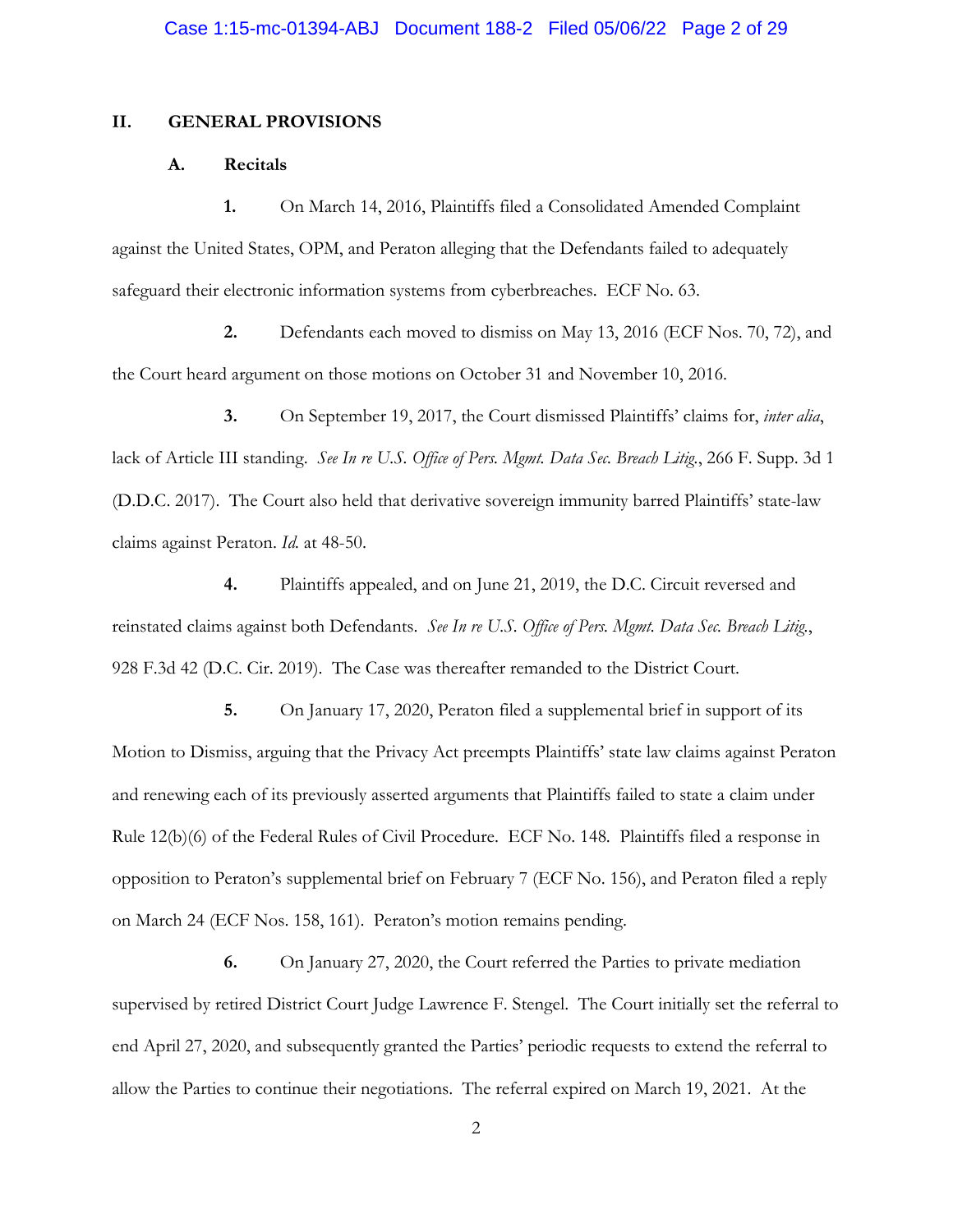#### Case 1:15-mc-01394-ABJ Document 188-2 Filed 05/06/22 Page 3 of 29

Parties' request, the Court on September 27, 2021, referred the Parties to Senior District Court Judge John D. Bates for an evaluation of certain issues on which the Parties were stalemated. The referral to Judge Bates expired on November 30, 2021.

**7.** In order to bring the Case to a close, the Parties have agreed to a settlement on behalf of the amended class, as defined in Section II.B.2 ("Class").

**8.** The Parties believe that the terms of this Settlement Agreement are fair, reasonable, and adequate and that this Settlement Agreement provides substantial benefits to the proposed Class and the Class Members. Plaintiffs believe that the Settlement is in the best interests of the proposed Class and the Class Members.

**9.** The Defendants expressly deny any wrongdoing, as alleged in the Case or otherwise, and do not admit or concede any actual or potential fault, wrongdoing, or liability in connection with any facts or claims that have been or could have been alleged in the Case. Defendants similarly deny that the Plaintiffs have standing or that, in litigation, Plaintiffs would satisfy the criteria of Rule 23 of the Federal Rules of Civil Procedure. Nonetheless, the Defendants consider it desirable to enter into a settlement on the terms set forth in this Settlement Agreement because it will avoid the substantial expense, burdens, and uncertainties associated with litigation of the Case.

**10.** Accordingly, the purpose of this Settlement Agreement is to make a full, complete and final resolution of all claims and causes of action that have been or could have been asserted against the Defendants by the proposed Class and the Class Members in the Case arising out of the conduct alleged therein.

**11.** Therefore, in reliance on the mutual promises, covenants, releases, and obligations as set out in this Settlement Agreement, and for good and valuable consideration, the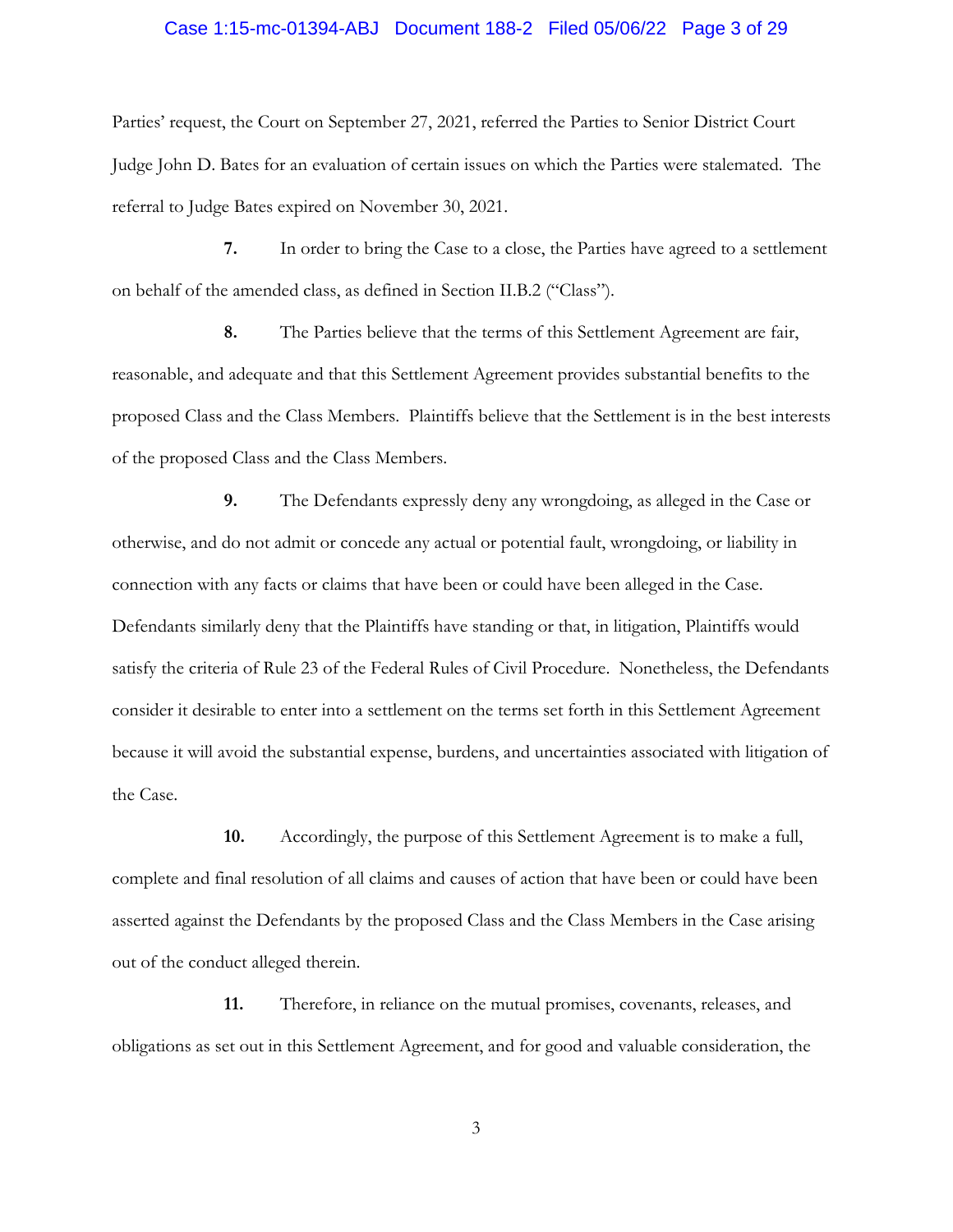#### Case 1:15-mc-01394-ABJ Document 188-2 Filed 05/06/22 Page 4 of 29

Parties hereby stipulate and agree to resolve all claims that were or could have been at issue in the Case.

#### **B. Definitions**

The defined terms set forth below, and as otherwise defined herein, will have the meanings ascribed to them for the purposes of this Settlement Agreement.

**1. Claimant.** "Claimant" is any individual who submits a claim and/or seeks an award under this Settlement Agreement.

**2. Class; Class Member.** "Class" means all U.S. citizens and permanent residents whose personal information was compromised as a result of the breaches of the U.S. Office of Personnel Management's electronic information systems in 2014 and 2015 or the breach of Peraton's electronic information systems in 2013 and 2014, and who, after May 7, 2014, suffered out-of-pocket expense or loss of compensable time: (1) to purchase a credit monitoring product, credit or identity theft protection product, or other product or service designed to identify or remediate the data breaches at issue in this case; (2) to access, freeze, or unfreeze a credit report with a credit reporting agency; or (3) as a result of an identity theft incident or to mitigate an identity theft incident. A member of the Class is a "Class Member." Excluded from the Class are: Class Counsel and their employees; any judicial officers to whom this case is assigned and their respective staffs; mediators and their respective staffs; and attorneys from the Department of Justice and OPM, and their respective staffs, who worked directly and personally on this matter.

**3. Class Counsel.** "Class Counsel" means Interim Lead Class Counsel Daniel C. Girard, Girard Sharp, LLP, 601 California Street, Suite 1400, San Francisco, California 94108; Plaintiffs' Steering Committee: David H. Thompson, Cooper & Kirk, PLLC, 1523 New Hampshire Avenue NW, Washington, D.C. 20036, Tina Wolfson, Ahdoot & Wolfson, PC, 2600 West Olive Ave., Suite 500, Burbank, California 91505, and John Yanchunis, Morgan & Morgan Complex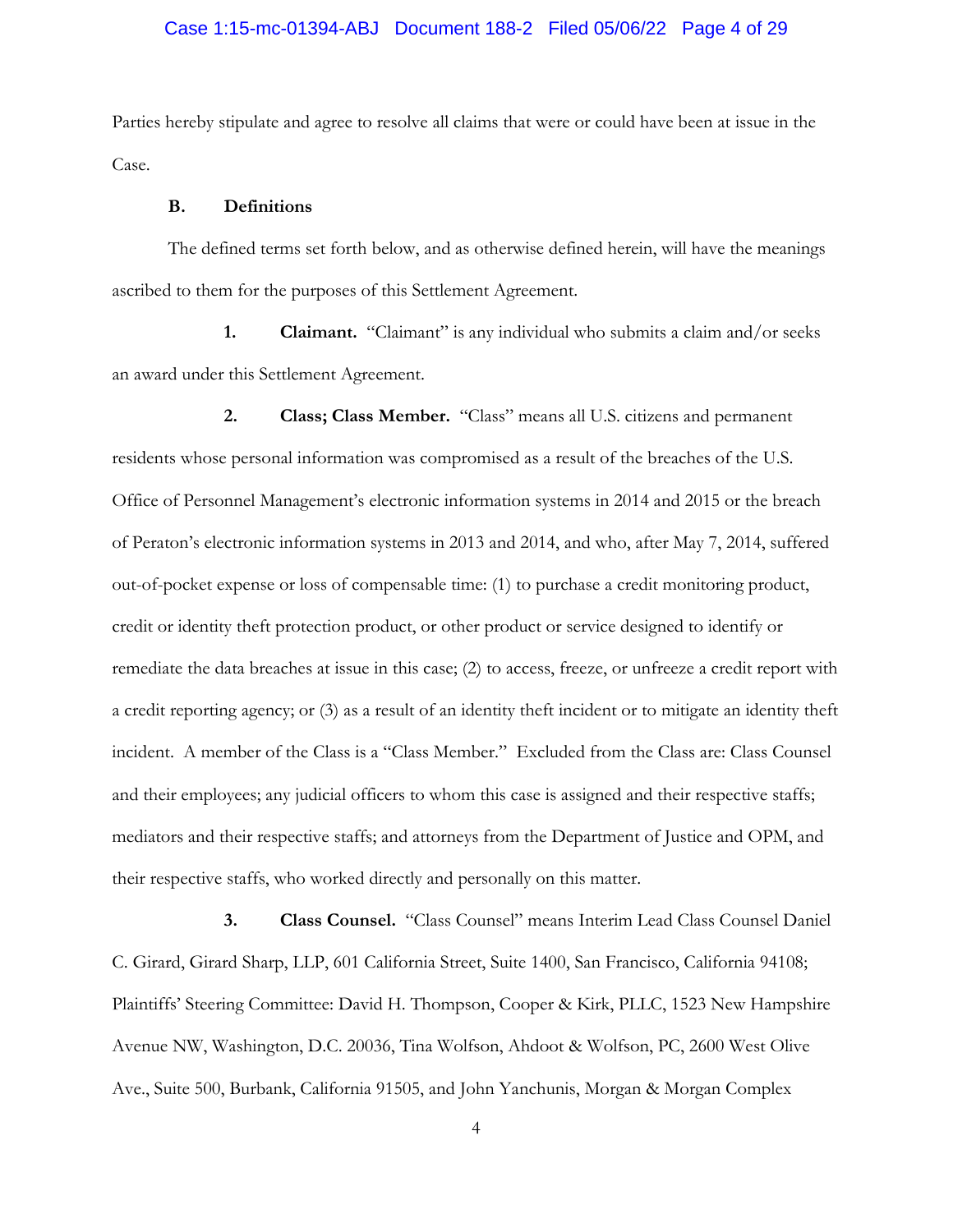#### Case 1:15-mc-01394-ABJ Document 188-2 Filed 05/06/22 Page 5 of 29

Litigation Group, 201 N. Franklin Street, 7th Floor, Tampa, Florida 33602; Liaison Counsel Gary E. Mason, Mason LLP, 5101 Wisconsin Avenue NW, Suite 305, Washington, D.C. 20016; and additional counsel Norman E. Siegel, Stueve Siegel Hanson LLP, 460 Nichols Road, Suite 200, Kansas City, Missouri 64112.

**4. Class Representatives.** "Class Representatives" means and includes: Travis Arnold, Tony Bachtell, Gardell Branch, Myrna Brown, Lilian Colon-McKnight, Paul Daly, Jon Decker (formerly John Doe III), Jane Doe, Jane Doe II, John Doe II, Kelly Flynn, Alia Fuli, Johnny Gonzalez, Orin Griffith, Jennifer Gum, Michael Hanagan, Deborah Hoffman, Cynthia King-Meyers, Todd Kupferer (formerly John Doe), Ryan Lozar, Teresa J. McGarry, Charlene Oliver, Mario Sampedro, Zachary Sharper, Robert Slater, Nancy Wheatley, and Kimberly Winsor.

**5. Defendants.** "Defendants" means the United States of America, the United States Office of Personnel Management and Peraton Risk Decision Inc.

**6. District Court and Court.** "District Court" and "Court" mean the U.S. District Court for the District of Columbia, unless the context says otherwise.

**7. Effective Date.** "Effective Date" is the date upon which, if the Settlement Agreement is not voided under Section III.A, IX.C.2, or XII.E, the Final Approval Order and Judgment becomes non-appealable, or, in the event of any appeals, the date of final resolution of said appeals, provided that such resolution has not modified, amended or reversed the Judgment in any way. When this Settlement Agreement refers to the date on which the Settlement Agreement became "Effective," such date is the Effective Date.

**8. Execution Date.** "Execution Date" is the date on which this Settlement Agreement has been signed by or on behalf of all the Parties.

**9. Fairness Hearing.** "Fairness Hearing" means the hearing on Plaintiffs' Motion for Final Approval of Class Action Settlement.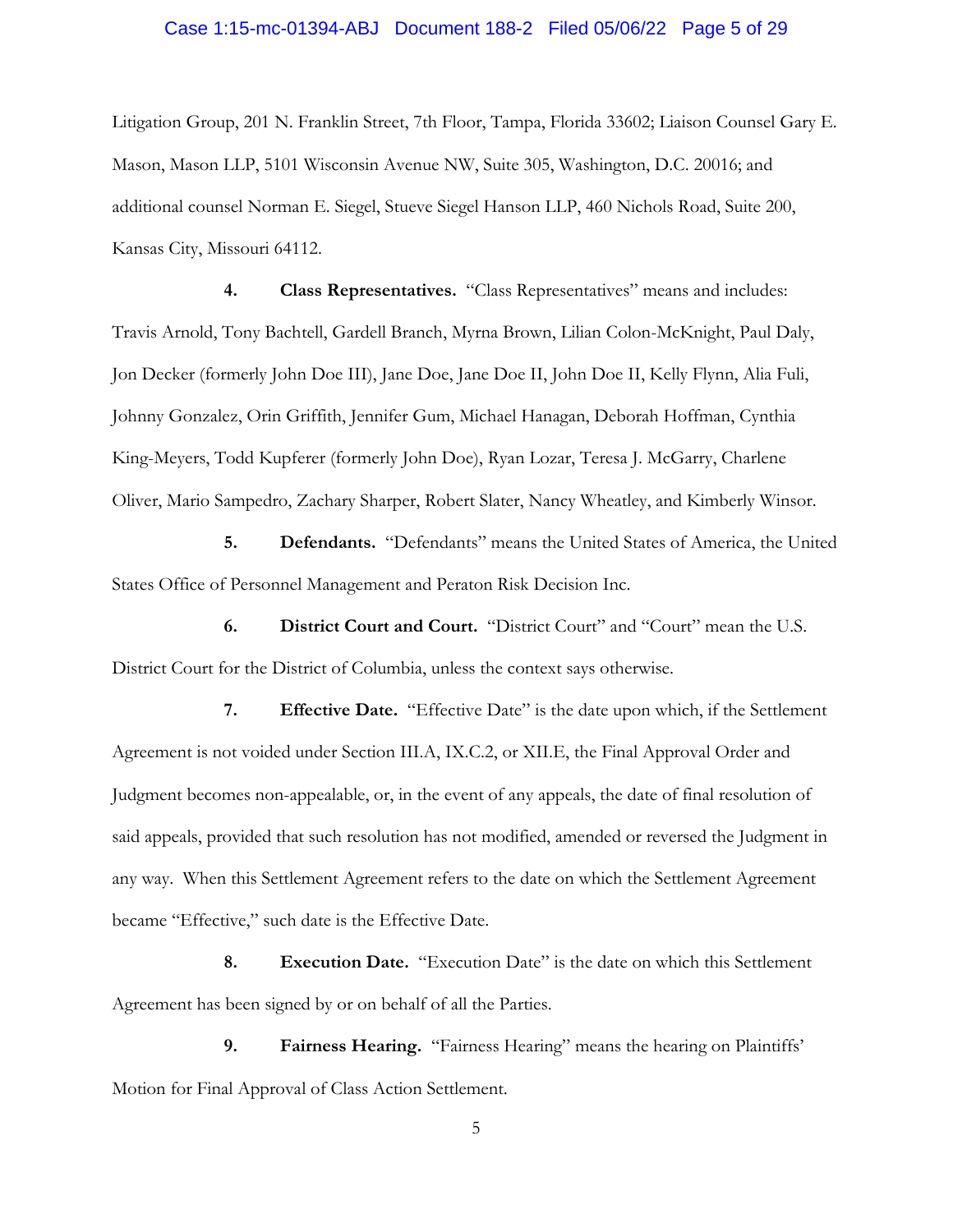## Case 1:15-mc-01394-ABJ Document 188-2 Filed 05/06/22 Page 6 of 29

**10. Final Approval.** "Final Approval" means the occurrence of the following: **a.** Following the Fairness Hearing, the Court has entered the Final Approval Order and Judgment; and

**b.** the judgment has become "Final." "Final" means the later of:

**i.** the time for seeking rehearing or reconsideration and/or appellate review has expired or there is no one with standing to seek such review; or

ii. if rehearing, reconsideration or appellate review is sought, after any and all avenues of rehearing, reconsideration and appellate review have been exhausted and no further rehearing, reconsideration or appellate review is permitted, or the time for seeking such review has expired and the Judgment has not been modified, amended or reversed in any way.

**11. Final Approval Order and Judgment.** "Final Approval Order and Judgment" means an order granting final approval of this Settlement Agreement and entering judgment of dismissal, substantially in the form of Exhibit 4 hereto.

**12. Implementation Costs.** "Implementation Costs" are the administrative costs associated with implementing this Settlement Agreement, including the fees and costs associated with the work of the Claims Administrator and the costs necessary to provide notice of this Settlement Agreement to the Class. OPM will be responsible for the payment of Implementation Costs. Implementation Costs do not include reasonable attorney fees and other litigation costs and expenses reasonably incurred by Class Counsel. Peraton will have no responsibilities, obligations, or liability whatsoever with respect to Implementation Costs.

**13. Includes; Including.** The words "includes" or "including" mean includes or including without limitation.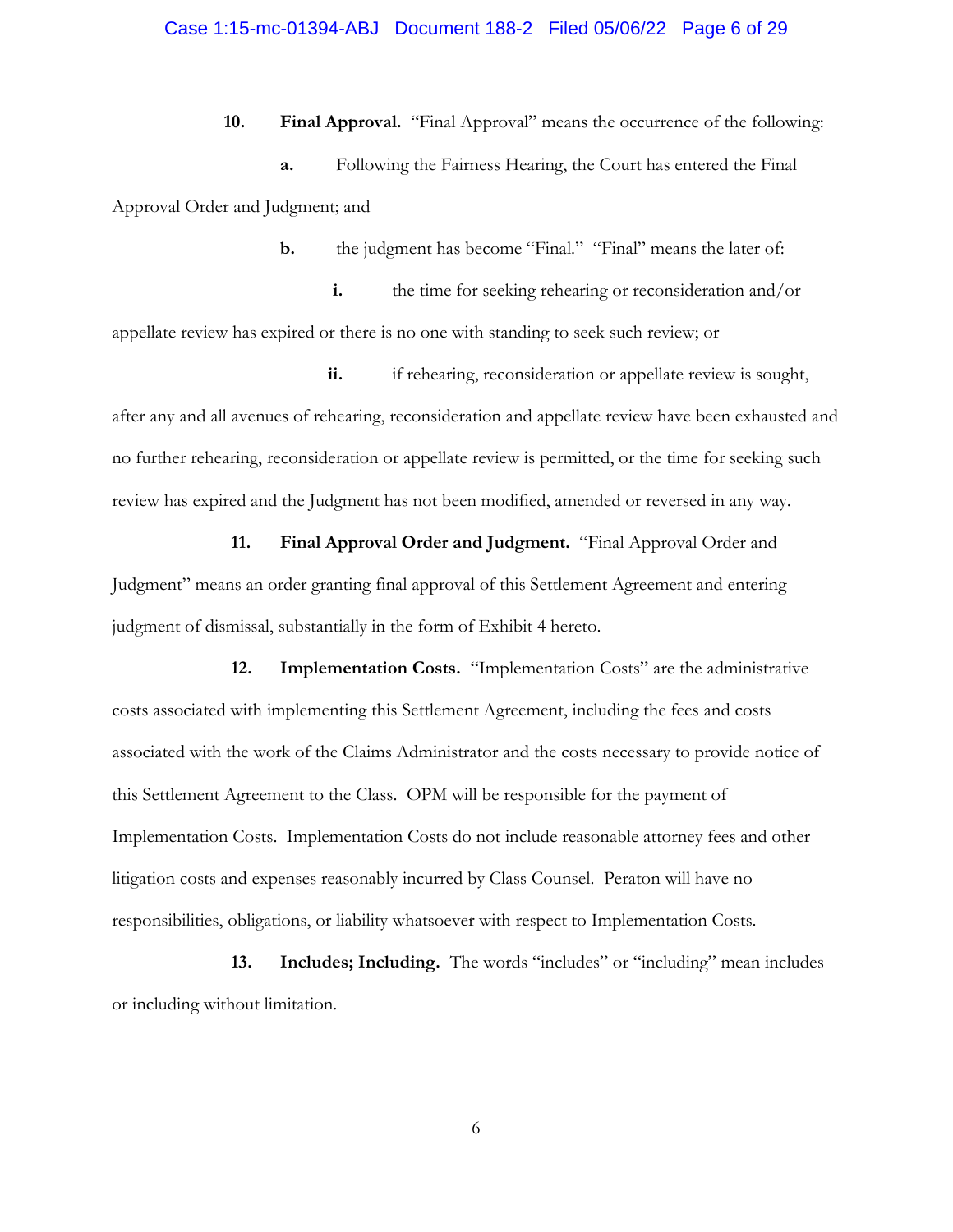#### Case 1:15-mc-01394-ABJ Document 188-2 Filed 05/06/22 Page 7 of 29

**14. Named Plaintiffs.** "Named Plaintiffs" means and includes the Class Representatives and Ryan Bonner, Monty Bos, Heather Burnett-Rick, Michael Ebert, Maryann Hibbs, Michael Johnson, Timothy Sebert, Darren Strickland, and Peter Uliano.

**15. Notice Plan.** "Notice Plan" refers to the plan for disseminating notice of the Settlement to the Class, attached as Exhibit 5 hereto.

**16. Parties.** "Parties" means and refers to Named Plaintiffs and Defendants.

**17. Preliminary Approval.** "Preliminary Approval" means the date of entry of the Preliminary Approval Order.

**18. Preliminary Approval Order**. "Preliminary Approval Order" means the Order entered by the Court preliminarily approving the terms and conditions of this Agreement, including the manner and timing of providing notice to the Class, the time period for objections and the date, time and location for the Fairness Hearing, substantially in the form attached hereto as Exhibit 3.

**19. Reasonably Documented.** "Reasonably Documented" means the submitted Claim includes documentation sufficient to establish (a) the amount of loss suffered by the Claimant, and (b) that the loss is Reasonably Attributable, as described in Sections V.C.5 and V.C.6 below, to the 2014 and 2015 cyberattacks of OPM's electronic information systems and/or the 2013 and 2014 cyberattacks of Peraton's electronic information systems that are the subject of this Case. Such documentation, in the case of out-of-pocket expenditures, may include credit card or bank statements, emails, invoices, receipts, or telephone records, including photographs of the same; and, in the case of Compensable Time, may include pay stubs, invoices, other billing records, or emails or other communications or records reflecting time taken off work. Personal certifications, declarations, or affidavits from the Claimant do not constitute reasonable documentation but may be used to provide clarification, context or support for other documentation submitted in support of a claim.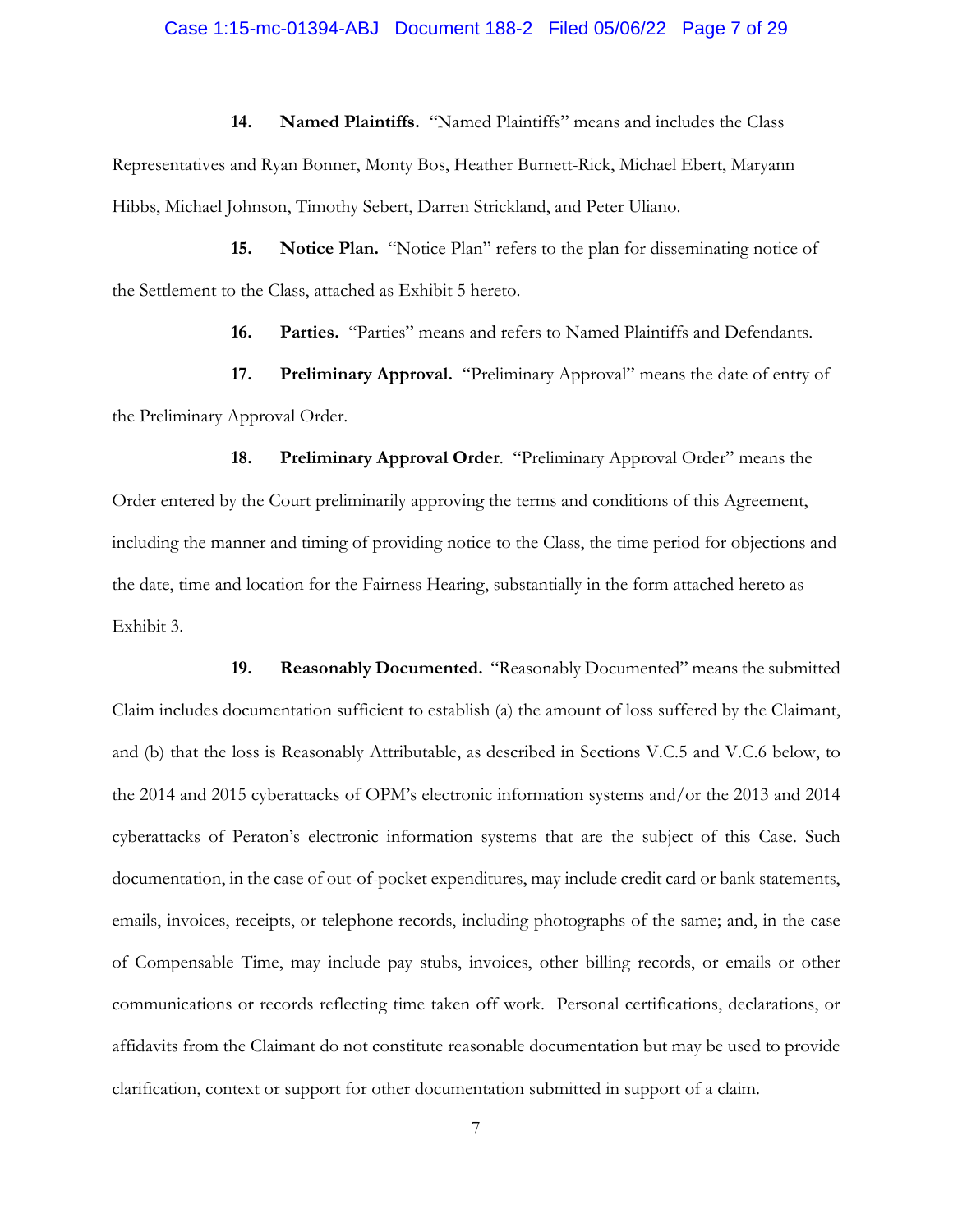#### Case 1:15-mc-01394-ABJ Document 188-2 Filed 05/06/22 Page 8 of 29

**20. Recovery Period.** "Recovery Period" means the period from May 7, 2014, through January 31, 2022.

**21. Settlement Account.** "Settlement Account" means: (1) an interest-bearing account that is a qualified settlement fund under federal tax law, established or maintained by the Claims Administrator for the purpose of effectuating this Settlement, into which the Settlement Claims Amount will be deposited and from which the Settlement Distributions will be paid; and (2) the funds in an account established or maintained by the U.S. Department of the Treasury that are allocated solely for the purpose of paying claims under this Agreement. The Claims Administrator will provide the necessary account information to Defendants as needed to support deposit of the Settlement Claims Amount.

**22. Settlement Agreement.** "Settlement Agreement" refers to this document, and all accompanying attachments.

**23. Settlement Claims Amount.** "Settlement Claims Amount" means the total consideration required to be paid by or on behalf of Defendants into the Settlement Account pursuant to Sections III.A-B.

**24. Settlement Distributions.** "Settlement Distributions" means Valid Claims paid to Claimants, and any incentive awards paid to Named Plaintiffs.

**25. Unknown Claims.** "Unknown Claims" means any and all claims that any Class Representative or Class Member does not know or suspect to exist in his or her favor as of the Effective Date and which, if known by him or her, might have affected his or her decision(s) with respect to the Settlement, including all claims for which any Class Representative or Class Member would receive any provisions, rights, and benefits conferred by any law of any state or territory of the United States, or principle of common law or otherwise, which is similar, comparable, or equivalent to Cal. Civ. Code § 1542, which provides: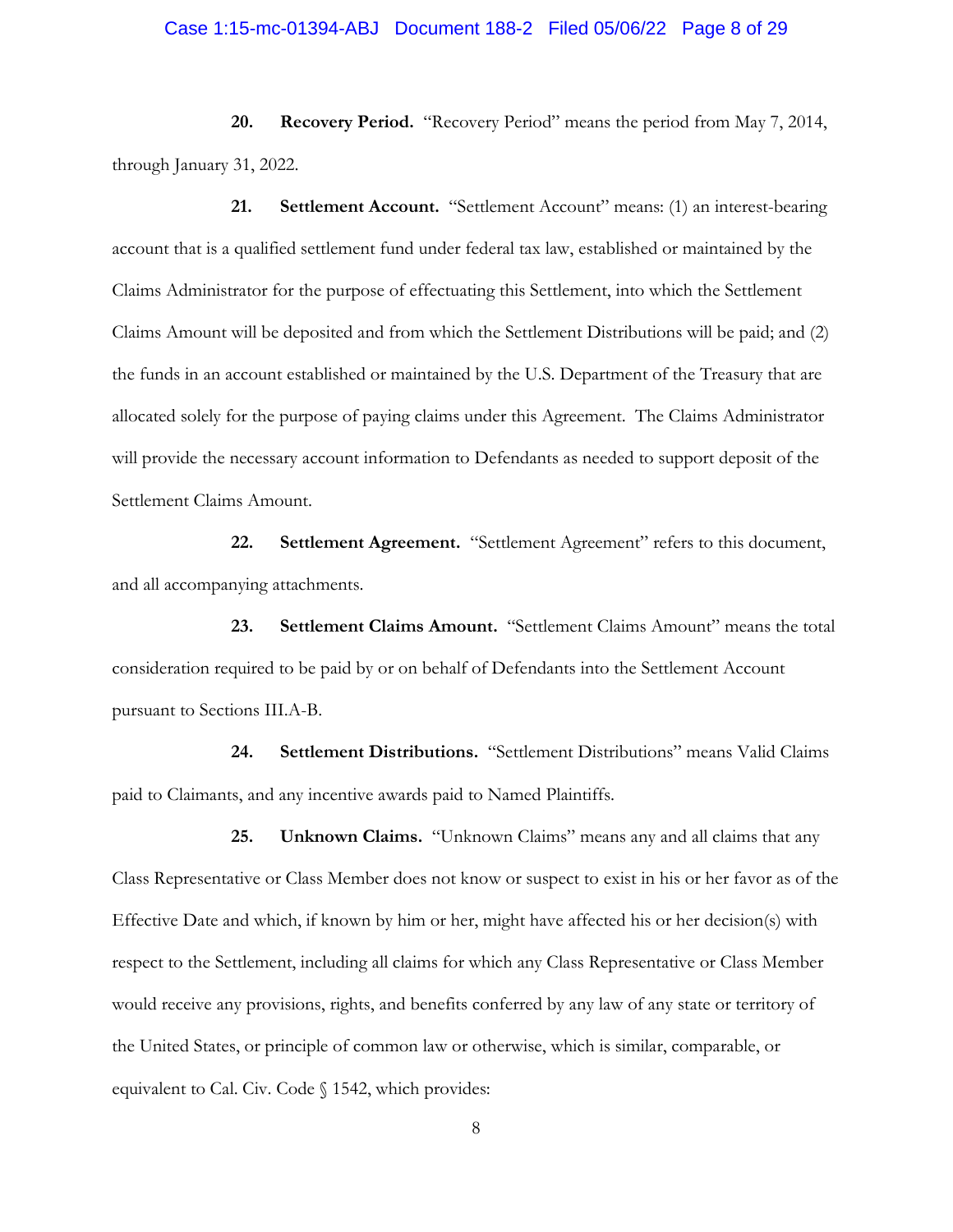# **A GENERAL RELEASE DOES NOT EXTEND TO CLAIMS THAT THE CREDITOR OR RELEASING PARTY DOES NOT KNOW OR SUSPECT TO EXIST IN HIS OR HER FAVOR AT THE TIME OF EXECUTING THE RELEASE AND THAT, IF KNOWN BY HIM OR HER, WOULD HAVE MATERIALLY AFFECTED HIS OR HER SETTLEMENT WITH THE DEBTOR OR RELEASED PARTY.**

**26. Valid Claims.** "Valid Claims" means the claims submitted by Claimants and determined to qualify for payment as Recoverable Losses as set forth in Sections V.C.3-6 of this Settlement Agreement.

# **III. FUNDING OF SETTLEMENT ACCOUNT.**

**A. OPM Contribution.** Within seven (7) days after the Final Approval of this Settlement Agreement, OPM, through its counsel, will provide the U.S. Department of Treasury, Bureau of Fiscal Service Judgment Fund ("Judgment Fund") with all necessary forms and documentation to allocate \$60,000,000.00 into the Settlement Account. After receiving such information, it is anticipated that the Judgment Fund will allocate that amount into the Settlement Account. This amount is contingent upon approval of allocation by the Judgment Fund of the United States (which shall include an acknowledgment that the Settlement meets the criteria set out for payment by the Judgment Fund). If such approval does not occur, this Settlement Agreement will be void and the Case will proceed as if no settlement had been attempted.

**B. Peraton Contribution.** Within fourteen (14) days after the Judgment Fund has allocated OPM's payment to the Settlement Account, Peraton will pay or cause to be paid on its behalf into the Settlement Account, as defined in Section II.B.21(1), \$3,000,000.00, by wire or by check in its discretion, which will be the first \$3,000,000.00 from which Incentive Awards, if any, and Valid Claims will be paid. This payment will be Peraton's only payment obligation with respect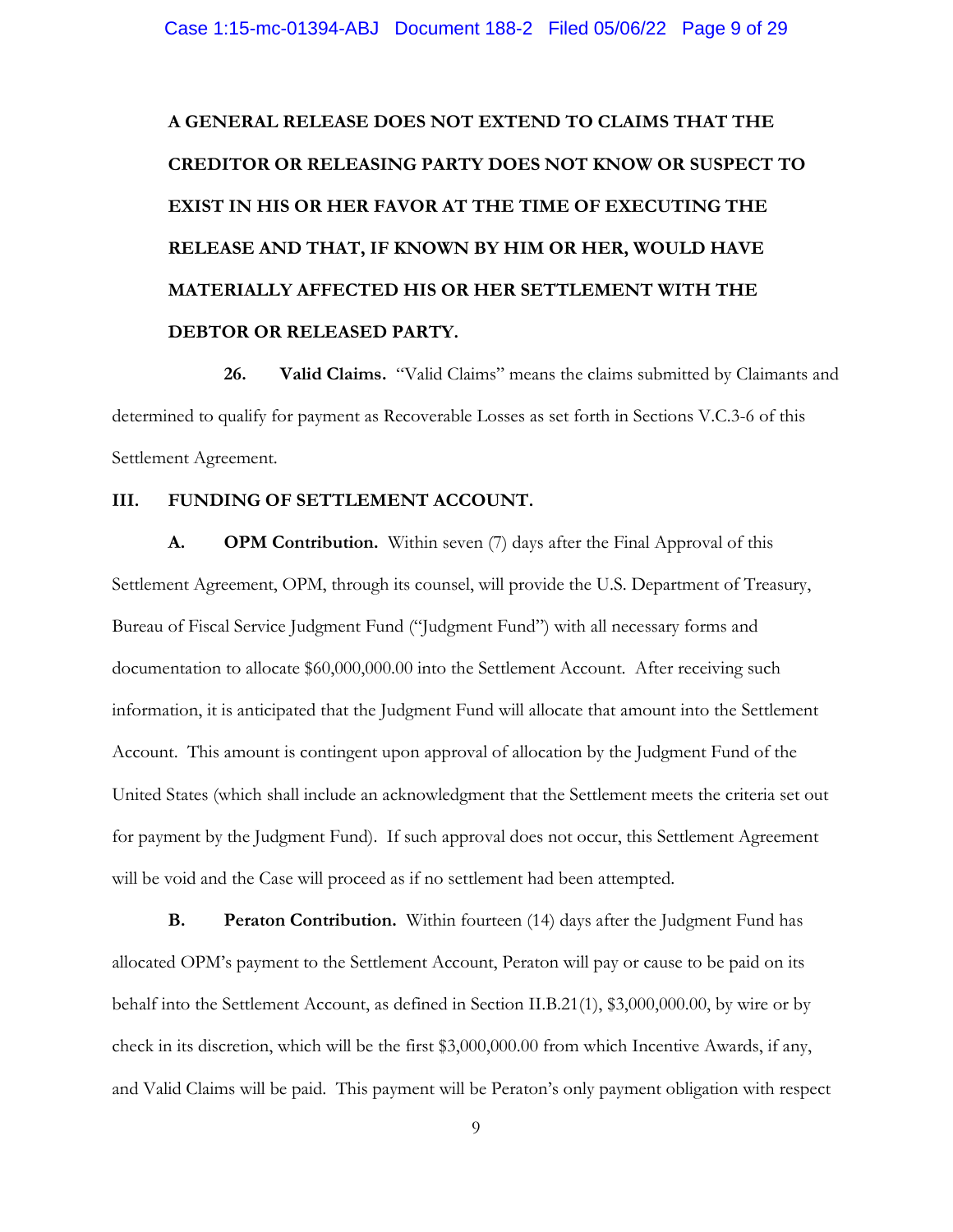## Case 1:15-mc-01394-ABJ Document 188-2 Filed 05/06/22 Page 10 of 29

to the Settlement Agreement. Peraton will have no responsibilities, obligations, or liability whatsoever with respect to attorneys' fees, costs, or expenses, Implementation Costs, or other payments of any kind.

## **IV. RELEASES AND RELATED MATTERS**

**A. No Additional Litigation.** This Settlement Agreement is in lieu of and discharges any obligations of Defendants to the Named Plaintiffs and the Class related to or stemming from the 2014 and 2015 cyberattacks of OPM's electronic information systems and the 2013 and 2014 cyberattacks of Peraton's electronic information systems which are the subject of this Case. The Named Plaintiffs, Class Representatives on behalf of the Class, and each individual Class Member, agree that they will not commence or prosecute, either as a group or individually, any action on behalf of themselves or any other person, asserting claims against Defendants related to or stemming from the 2014 and 2015 cyberattacks of OPM's electronic information systems or the 2013 and 2014 cyberattacks of Peraton's electronic information systems that are the subject of this Case.

#### **B. Release of Claims.**

**1. Full Release of All Class Claims.** By operation of the entry of Final Approval Order and Judgment, Named Plaintiffs, Class Representatives, individually and on behalf of the Class, Class Counsel, and each individual Class Member forever and fully release Defendants, their successors, assigns, agents, officers, employees, representatives, insurers, reinsurers, and attorneys, and all persons acting by, through, under or in concert with any of them, including any party that was or could have been named as a defendant in the Case (collectively, the "Releasees") from any and all past and present matters, claims, demands, and causes of action of any kind whatsoever, federal or state, whether at common law, pursuant to statute, ordinance, or regulation, in equity or otherwise, including all known claims and Unknown Claims, that were or could have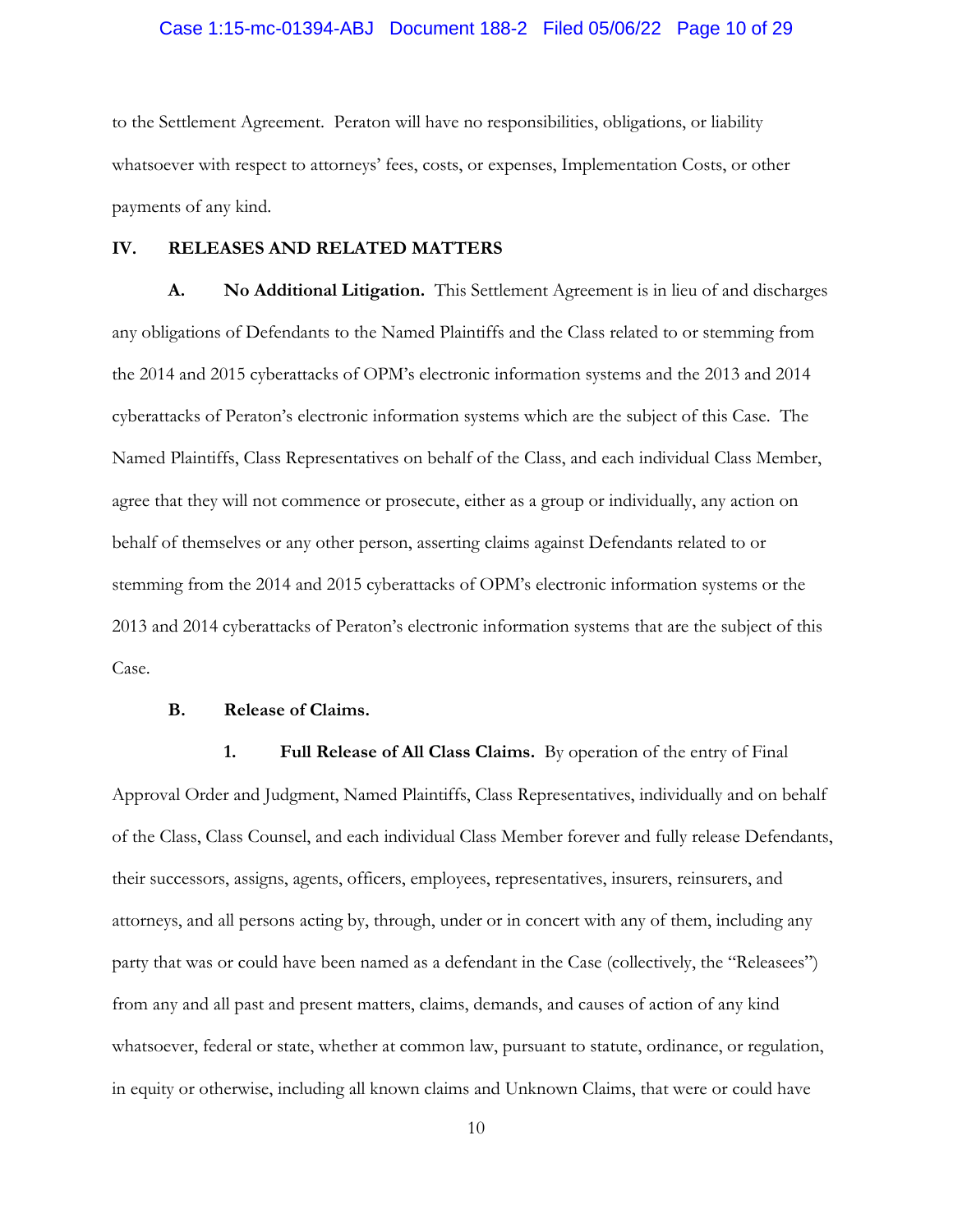## Case 1:15-mc-01394-ABJ Document 188-2 Filed 05/06/22 Page 11 of 29

been asserted in the Case. Named Plaintiffs, Class Representatives and Class Counsel acknowledge, and each Class Member by operation of law will be deemed to have acknowledged, that the inclusion of "Unknown Claims" in the definition of Released Claims was separately bargained for and was a key element of the Settlement Agreement. Upon Final Approval, this release will bind Class Members who do not timely opt out of the Class.

**2. Defendants' Release.** By operation of the entry of the Final Approval Order and Judgment, the Defendants mutually release each other, their successors, assigns, agents, officers, employees, representatives, insurers, and attorneys, and all persons acting by, through, under or in concert with any of them, including any party that was or could have been named as a cross-claim defendant in the Case from any and all past and present matters, claims, demands, and causes of action of any kind whatsoever, federal or state, whether at common law, pursuant to statute, ordinance, or regulation, in equity or otherwise, which any Named Plaintiff or Class Member has or might have, known or unknown, of any kind whatsoever, including Unknown Claims, growing out of or in any way relating to the events underlying the Case, namely the 2014 and 2015 cyberattacks of OPM's electronic information systems and the 2013 and 2014 cyberattacks of Peraton's electronic information systems that are the subject of the Case.

**C. No Assignment.** Class Counsel and Plaintiffs, on behalf of the Class and each Named Plaintiff and Class Member, represent and warrant that they have not assigned or transferred, or purported to assign or transfer, to any person or entity, any claim or any portion thereof or interest therein, including, but not limited to, any interest in the Case, or any related action.

**D. Non-Admission of Liability.** By entering into this Settlement Agreement, Plaintiffs in no way concede the validity of any defense raised by Defendants; nor do Defendants in any way admit any violation of law or any liability whatsoever to Plaintiffs and the Class, individually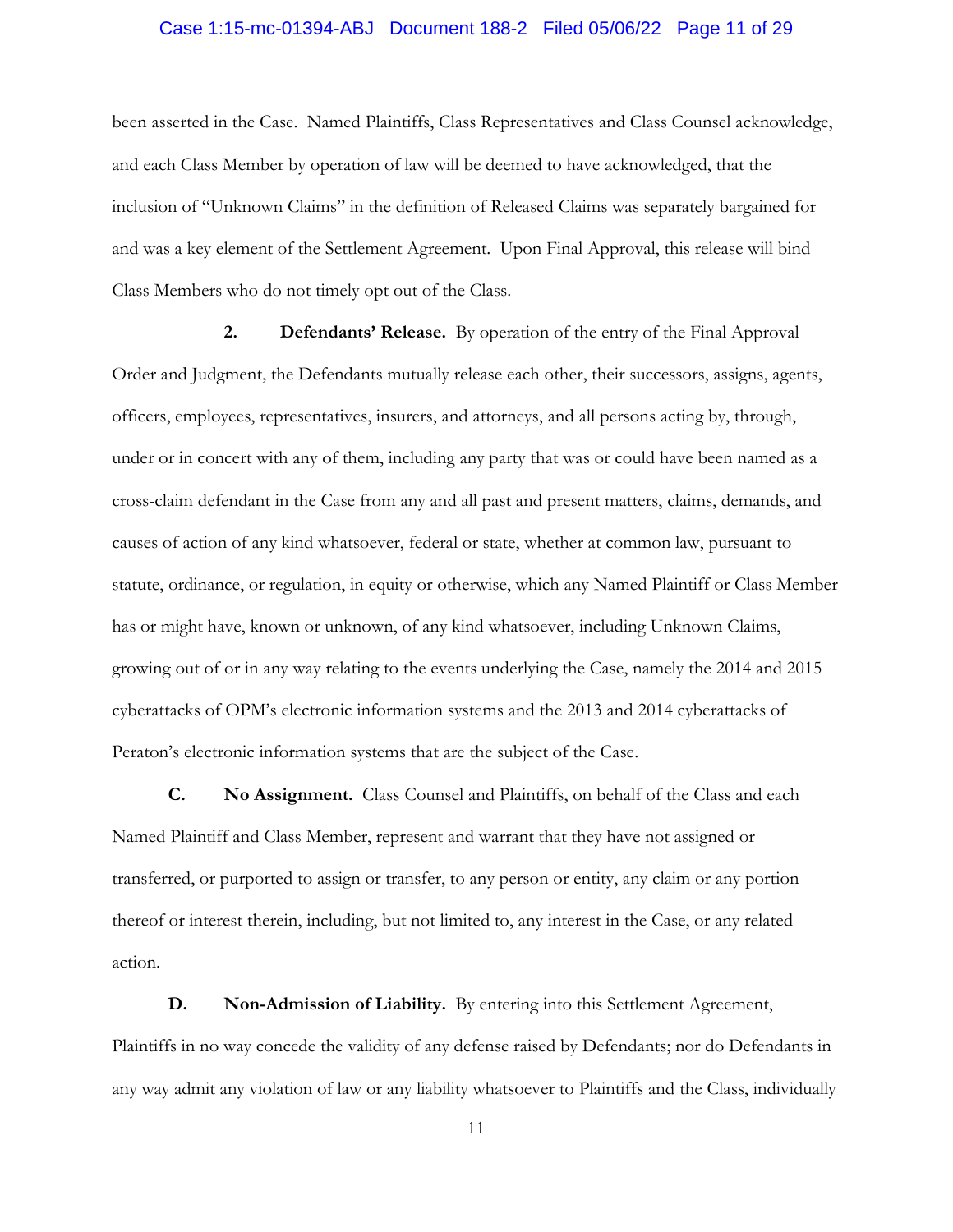## Case 1:15-mc-01394-ABJ Document 188-2 Filed 05/06/22 Page 12 of 29

or collectively, all such liability being expressly denied. Rather the Parties enter into this Settlement Agreement to avoid further protracted litigation and to resolve and settle all disputes relating to the Case. The Parties understand and agree that neither this Settlement Agreement, nor the negotiations that preceded it, will be used as evidence with respect to the claims asserted in the Case, the propriety of a class action, or in any other proceeding or dispute.

**E. Resolution of All Disputes.** This Settlement Agreement resolves any and all disputes, liabilities, claims, rights, suits, and causes of action, of any kind whatsoever, whether known or unknown, between and among the Parties relating to the prosecution, defense, or settlement of the Case, except for the Parties' respective rights and obligations under the terms of this Settlement Agreement, which shall remain fully enforceable, by execution of this Settlement Agreement.

#### **V. SETTLEMENT PAYMENT PROCEDURES**

**A. Claims Administrator.** Class Counsel and OPM will utilize the services of an independent non-party (the "Claims Administrator") that is mutually agreeable to Class Counsel and OPM to facilitate administrative matters and distribution of the Amount Payable for each Valid Claim in accordance with the terms and conditions of this Settlement Agreement. The Preliminary Approval Order will direct Class Counsel and OPM to retain Epiq Class Action & Claims Solutions, Inc. ("EPIQ") to provide the services set forth in this Section, as well as the Notice services as set forth in Section IX.B. Class Counsel and OPM agree to cooperate as to all aspects of this Settlement Agreement in order to minimize the costs of any such Claims Administrator. The fees of the Claims Administrator are to be deemed part of the Implementation Costs. All payments to the Claims Administrator must be for reasonable and necessary services in accordance with detailed invoices provided to counsel for Plaintiffs and OPM. As quickly as possible after the Execution Date, and no later than four weeks after the Execution Date, OPM agrees to pay \$3.5 million to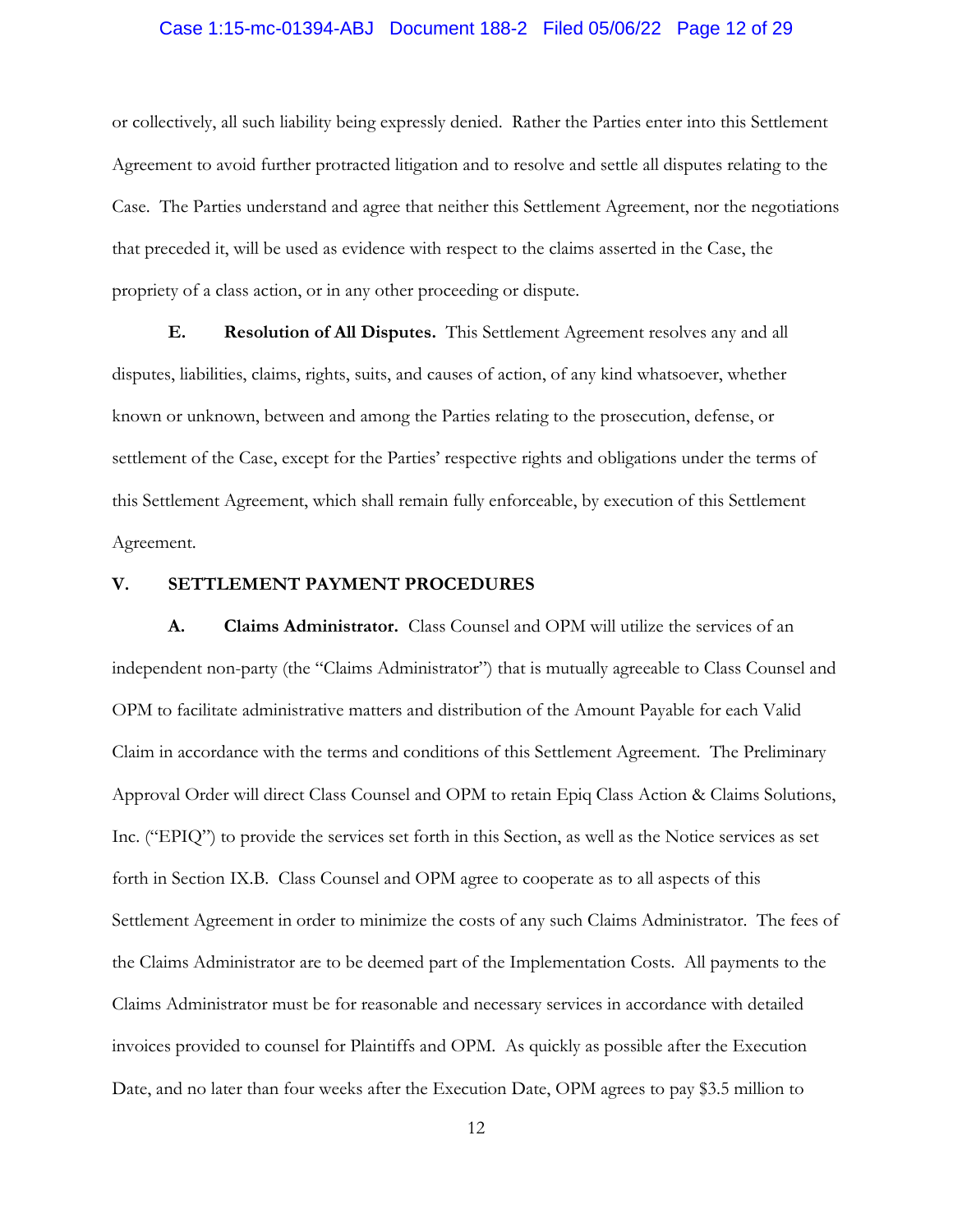# Case 1:15-mc-01394-ABJ Document 188-2 Filed 05/06/22 Page 13 of 29

Class Counsel for deposit in a segregated account for payment of the Implementation Costs. OPM agrees to promptly make payment of additional funds if necessary to fully effectuate this Settlement Agreement. Any excess funds, after settling any outstanding balance, will be returned to OPM at the earlier of (a) a denial of the motion for preliminary approval; (b) a denial of the motion for final approval; or (c) the conclusion of the notice and claims administration activities set out in the Settlement Agreement. OPM shall hold Class Counsel harmless for claims arising from the performance of the Claims Administrator.

**B. Payment of Claims.** The Amount Payable for each Valid Claim and the claims process for doing so will be in accordance with the terms as set forth below. The Parties will have no role in, nor will they be held liable in any way for, the determination of monetary relief to be accorded each Claimant, and Peraton will have no role in, nor any liability for, any aspect of the monetary awards process. Moreover, except as explicitly set forth in this Agreement, the Parties will have no further role in determining the distribution methodology.

**C. Settlement Distribution**. The Claims Administrator will arrange for Settlement Distributions in accordance with the following process.

**1. Claims Period.** Any Class Member seeking recovery hereunder must submit a claim form, attached hereto as Exhibit 2, no later than 200 days after Preliminary Approval (the "Claims Period").

**2. Payment Date.** Payment for each claim determined by the Claims Administrator to be valid will be made at the same time, but in no event shall any claims be paid until the Effective Date has occurred. The Claims Administrator will use reasonable efforts to make the required payments in a timely manner and may request such information from Claimants as is necessary to effectuate payments in accordance with applicable laws and regulations.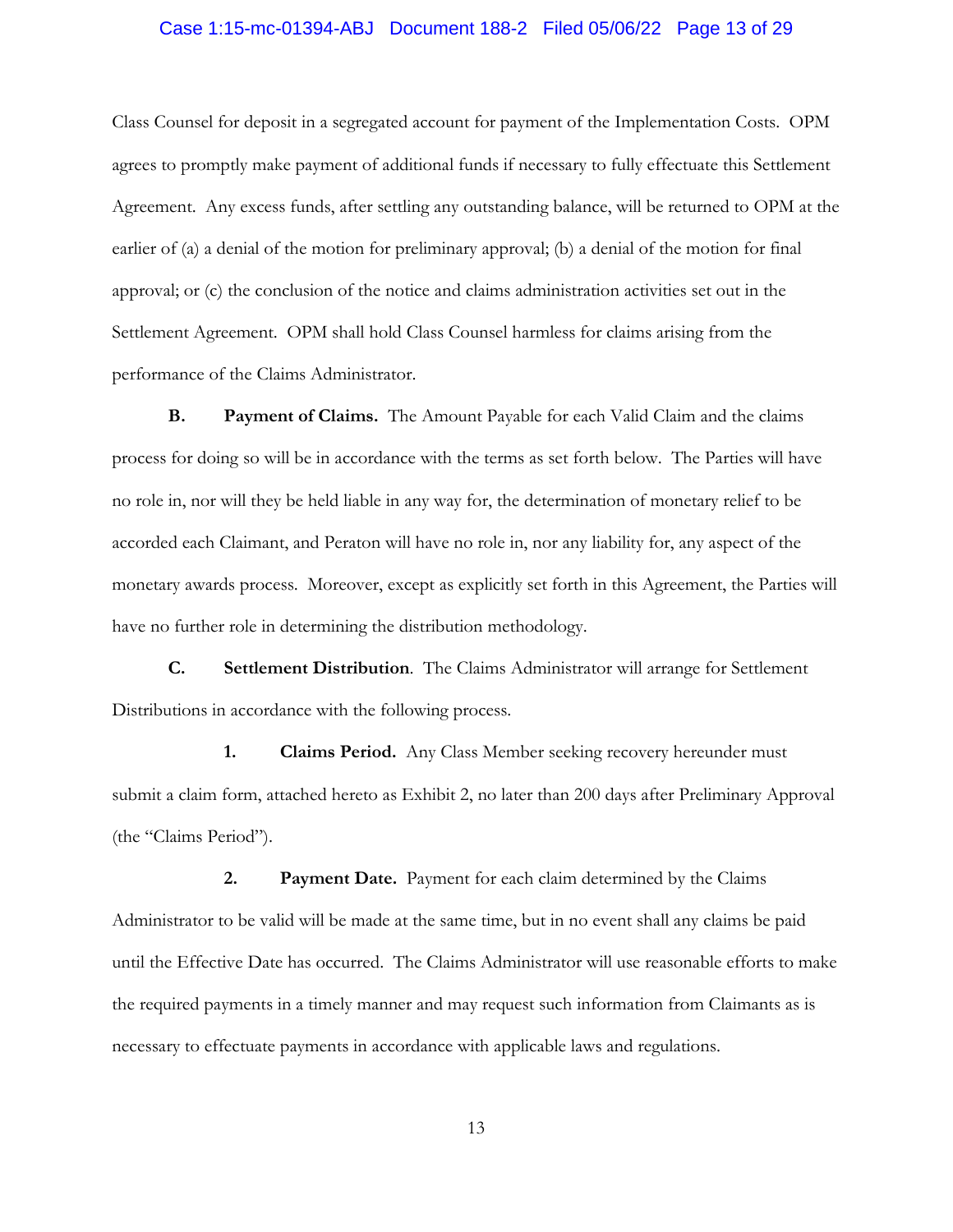#### Case 1:15-mc-01394-ABJ Document 188-2 Filed 05/06/22 Page 14 of 29

**3. Valid Claims.** A claim will be determined to be valid when a Claimant has submitted a Claim Form for Recoverable Losses that is in proper form, complete and Reasonably Documented. To be valid, the initial submission must also be timely (*i.e.*, submitted before the expiration of the Claims Period). If, however, a timely submitted Claim Form is incomplete or lacks sufficient documentation, the Claimant shall be informed of the deficiencies by the Claims Administrator and shall have a reasonable opportunity to cure any deficiency associated with the Claim or the supporting documentation.

#### **4. Recoverable Losses.**

**a.** "Recoverable Losses" means and includes: (i) Reasonably Documented, unreimbursed out-of-pocket expenditures incurred by a Class Member during the Recovery Period for reasonable costs incurred in connection with the 2014 and 2015 cyberattacks of OPM's electronic information systems and/or the 2013 and 2014 cyberattacks of Peraton's electronic information systems that are the subject of this Case; or (ii) Reasonably Documented Compensable Time as described in Section V.C.4.c below.

**b.** Out-of-pocket expenditures may include, without limitation:

**i.** Out-of-pocket costs, expenses, losses or charges incurred during the Recovery Period as a result of identity theft or identity fraud, including unauthorized account openings and falsified tax returns, or other alleged misuse of a Class Member's personal information;

**ii.** Out-of-pocket costs, incurred during the Recovery Period, associated with placing or removing a credit freeze on a Class Member's credit file with any credit reporting agency;

**iii.** Out-of-pocket credit monitoring costs, credit or identity theft protection costs, or the costs of other products or services designed to identify identity theft or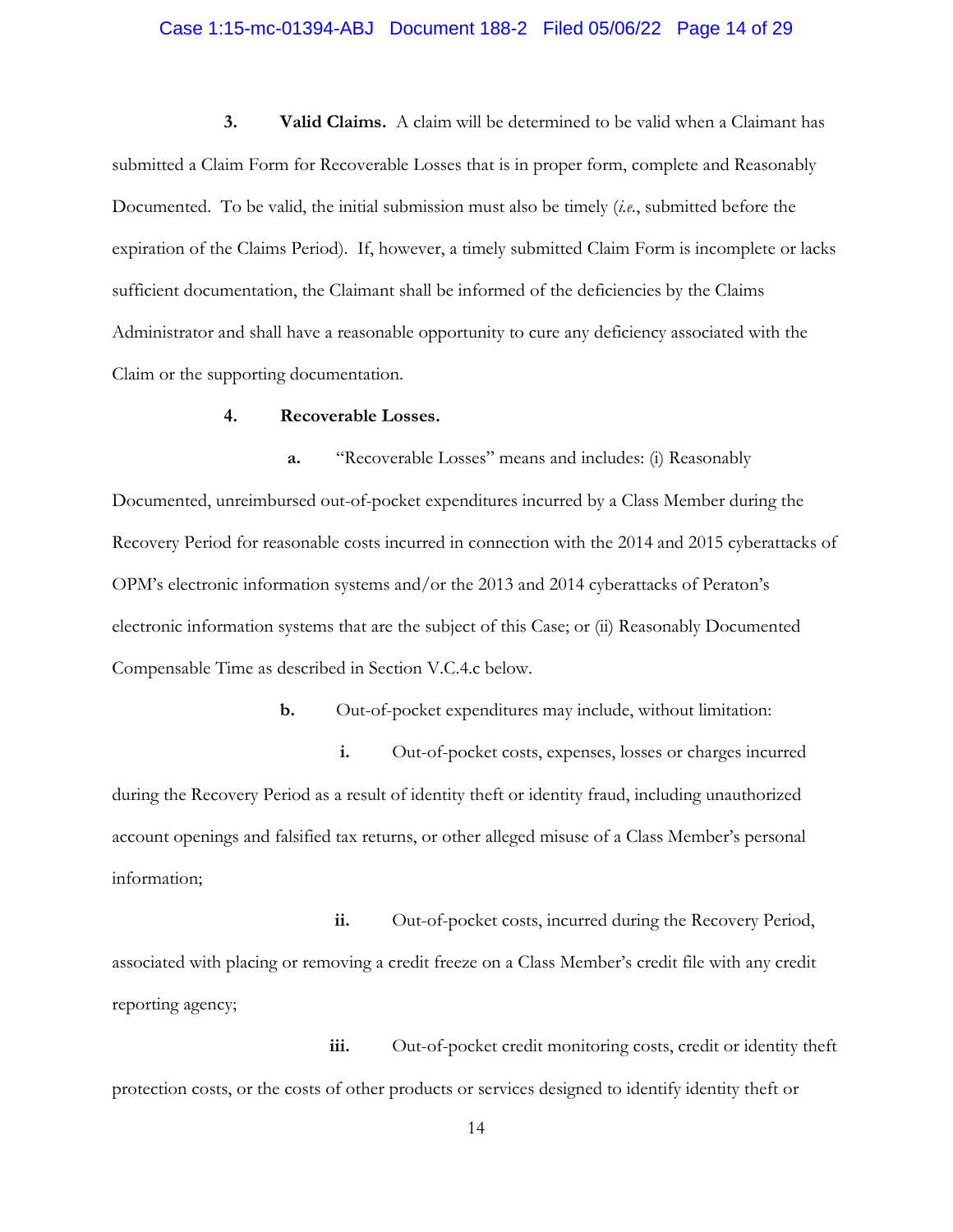#### Case 1:15-mc-01394-ABJ Document 188-2 Filed 05/06/22 Page 15 of 29

remediate the effects of the data breach in this Case that were incurred during the Recovery Period; and

**iv.** other miscellaneous expenses incurred during the Recovery Period related to any out-of-pocket loss such as payments for notary or fax service, postage, copying, mileage, or long-distance telephone service.

**c.** "Compensable Time" means reasonable time spent in connection with: (1) the purchase of a credit monitoring or credit or identity theft protection product or other product or service designed to identify or remediate the effects of the data breaches at issue in this Case; (2) accessing, freezing or unfreezing a credit report with a credit reporting agency; or (3) an identity theft incident or responding to such an incident. Such time may be claimed as Recoverable Loss; provided, however, that reasonable time spent related to mitigating the breach is only compensable if the time spent resulted in quantifiable pecuniary damage during the Recovery Period, such as taking take time off from hourly work or using paid time off from salaried work. Claims for compensable time must be Reasonably Documented and will be paid at a rate of \$25.00 per hour, except that if the total value of a claim that includes Compensable Time exceeds \$700, the Class Member must submit documentation demonstrating a specific hourly rate.

**5. Reasonably Attributable to the Cyber Breaches**. In assessing what qualifies as a "Reasonably Attributable" to the cyber breaches, the Claims Administrator will consider:

**a.** the timing of the loss, including whether credit freezes or unfreezes, credit monitoring costs, credit or identity theft protection costs, or other products or services designed to identify identity theft or remediate the effects of the data breach were incurred before or after the cyber breaches became public;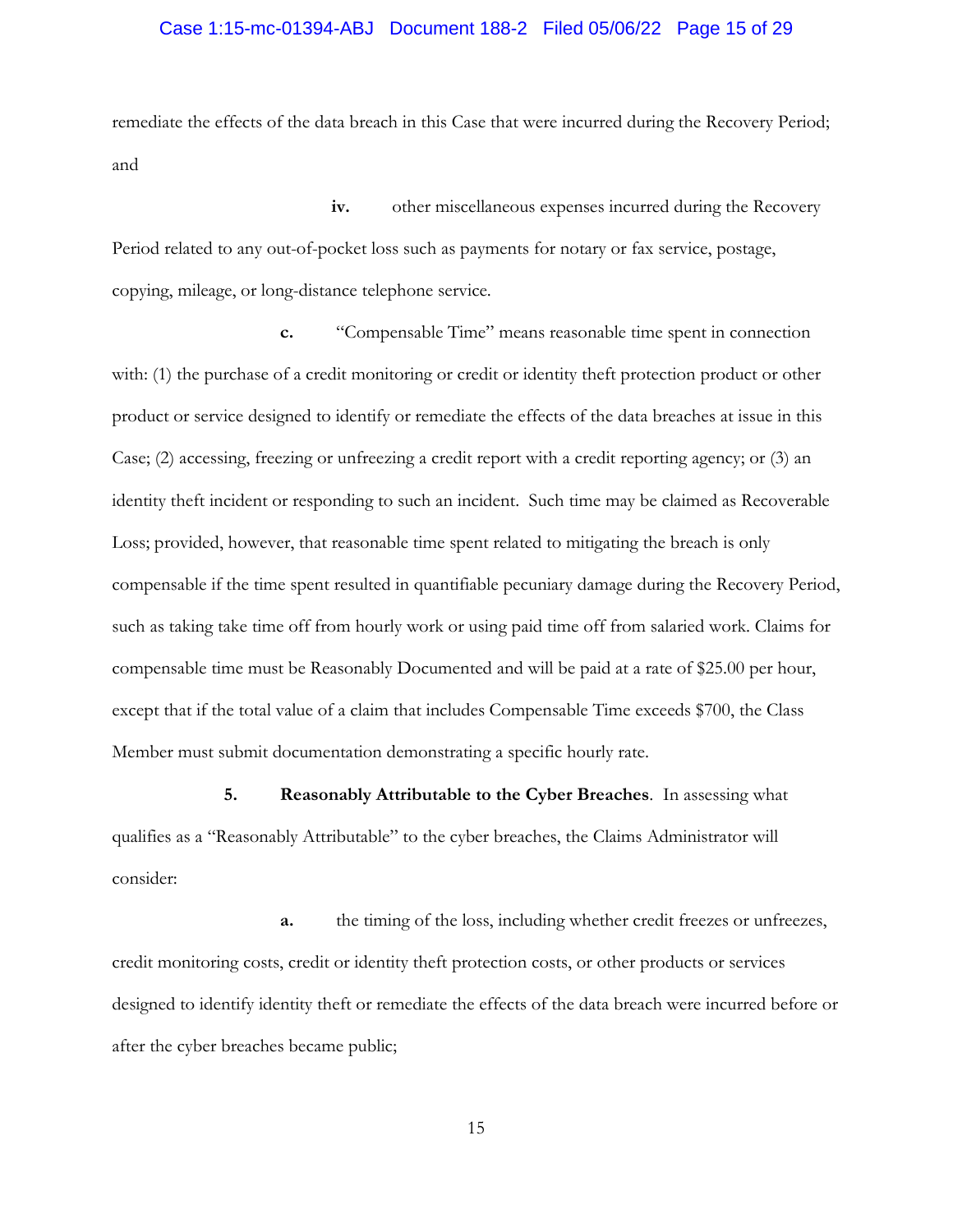#### Case 1:15-mc-01394-ABJ Document 188-2 Filed 05/06/22 Page 16 of 29

**b.** whether the loss involved misuse of the type of personal information accessed in the cyber breaches, including, without limitation, the Claimant's name, Social Security number, date and place of birth, and current and former addresses;

**c.** the Class Member's explanation of how the loss may have resulted from the cyber breaches;

**d.** the nature of the loss and whether the Class Member acted reasonably under the circumstances; and

**e.** any other factor that the Claims Administrator finds relevant.

**6. Self-Protection Costs.** Notwithstanding the preceding provision, out-ofpocket losses associated with placing or removing credit freezes on credit files or purchasing credit monitoring services will be deemed Reasonably Attributable to the cyber breaches if:

**a.** they were incurred on or after April 22, 2015, through January 1,

2016; and

**b.** the Class Member attests that they incurred such out-of-pocket losses in response to the cyber breaches and not as a result of any other compromise of their personal information.

**7. Valid Claims; Amount Payable.** Claims determined by the Claims Administrator to be Reasonably Documented, and that establish Recoverable Losses Reasonably Attributable to the cyber breaches, as described in Sections II.B.19 and V.C.4-6, above, are "Valid Claims." Each Valid Claim will be valued and paid at \$700, or in the actual amount of the documented pecuniary or economic loss for such Valid Claim, if it is larger than \$700, but in no event will any Valid Claim paid exceed \$10,000. Valid Claims will be paid out of the Peraton Contribution until it is exhausted, and then out of the OPM Contribution. Each Claim Form submitted by a Class Member must include all claims of Recoverable Losses by that Class Member.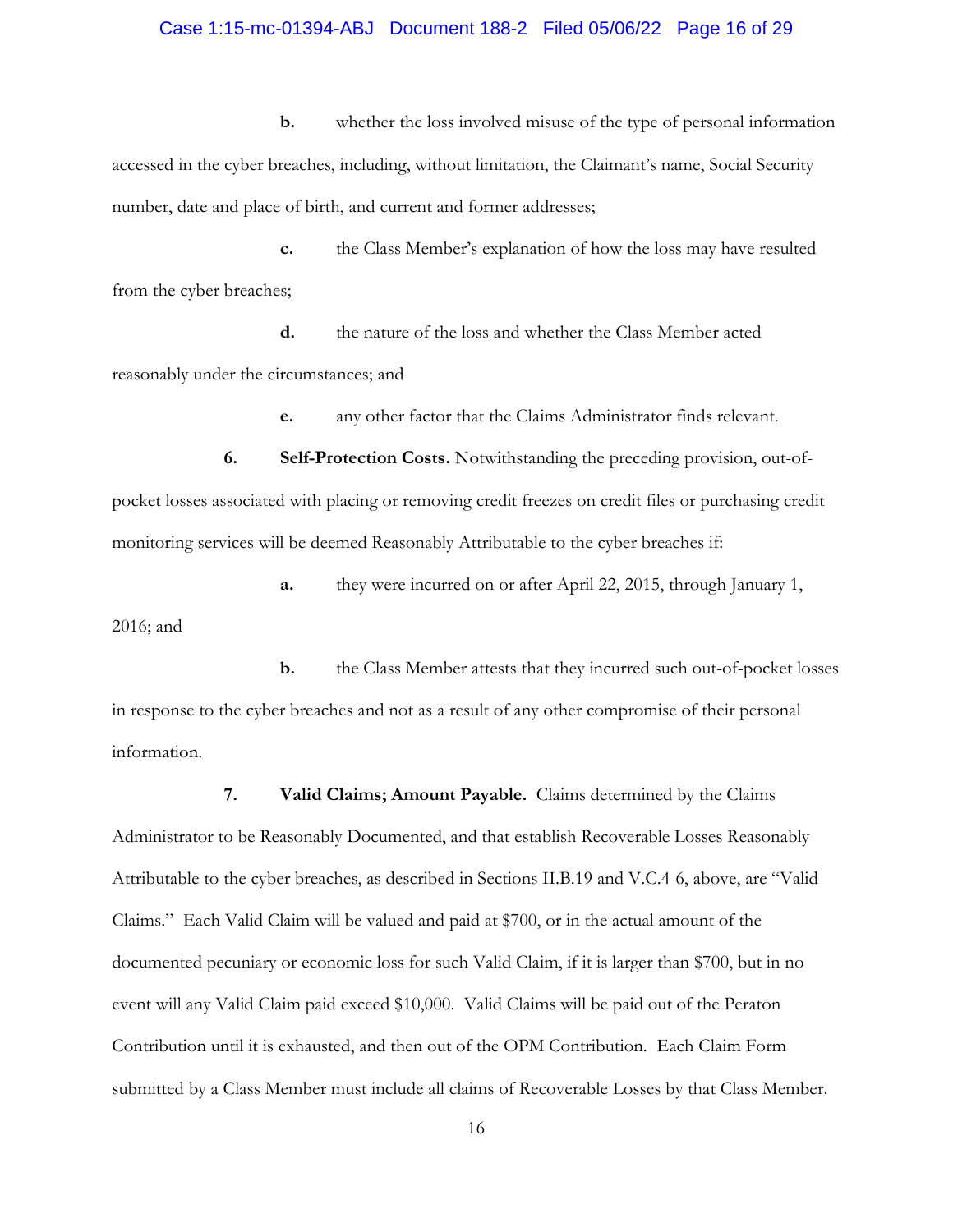## Case 1:15-mc-01394-ABJ Document 188-2 Filed 05/06/22 Page 17 of 29

If more than one of a Class Member's multiple claims is determined to be valid, but the aggregate amount of such claims is less than \$700, the claims will be treated as one Valid Claim.

**8. Possible Reduction of Amount Payable for Each Valid Claim.** If the balance in the Settlement Account is not sufficient, at the time of payment, to fully pay each Valid Claim, then each Valid Claim will be reduced *pro rata* before being paid.

**9. Disposition of Unclaimed Funds.** If any of the Settlement Claims Amount remains in the Settlement Account after the payment of all Valid Claims, and the Court finds that the Notice Plan has been implemented in accordance with the Preliminary Approval Order and that Class Members have had an opportunity to submit claims and participate in distributions of the Settlement Claims Amount under this Agreement, any portion of the Settlement Claims Amount remaining will be returned to the United States Treasury. Subject to Court approval, the return of any remaining Settlement Claims Amount will occur either thirty (30) days after the Claims Administrator has resolved any Disputed Claims, as described below in Section V.D, or, if there are no Disputed Claims, thirty (30) days after the Payment Date described above in Section V.C.2, whichever is earlier. No portion of the Peraton Contribution will revert to Peraton.

**D. Disputed Claims.** The determination of the validity of Claims and the proper amount of the payment to a Claimant for a Recoverable Loss is the sole responsibility of the Claims Administrator. No Party to this Settlement Agreement will be deemed in default of its obligations due to a dispute between a Claimant and the Claims Administrator, including a dispute over the amount of a payment or the return of a payment as a result of the death or unavailability of a Class Member.If a Class Member believes that a determination made by the Claims Administrator requires correction, the Class Member may seek correction pursuant to the following process:

**1.** A Claimant who objects to the Claims Administrator's determination of his or her claim must so notify the Claims Administrator within thirty (30) days after the date that the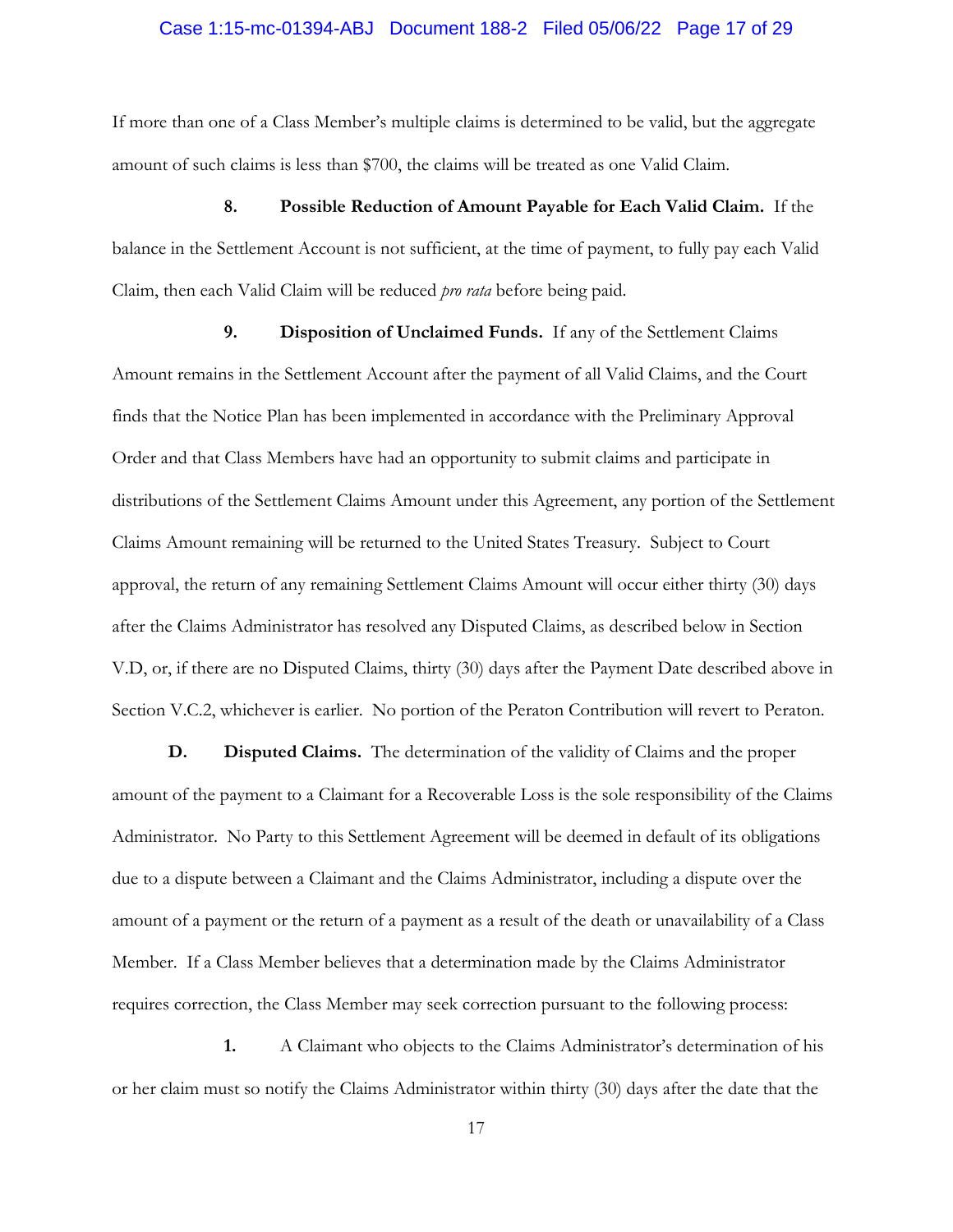## Case 1:15-mc-01394-ABJ Document 188-2 Filed 05/06/22 Page 18 of 29

Claims Administrator mailed or emailed the determination to the Claimant. The Claimant must provide a written and signed statement setting forth the basis for his or her disputed claim. Any disputed claim that is not postmarked or emailed within that thirty (30) day period will be waived.

**2.** Upon the timely submission of a disputed claim, the Claims Administrator, and the objecting Claimant, will have thirty (30) days to attempt to resolve the disputed claim by agreement. At the end of this thirty (30) day period, the Claims Administrator will provide the Claimant with its written notice of its decision regarding the disputed claim. The decision of the Claims Administrator will be binding and not subject to further review or appeal.

**3.** No person will have any claim against the Parties or their counsel or the Claims Administrator, or any other person designated by Class Counsel, based on conduct or communications substantially in accordance with this Settlement Agreement or further order(s) of the Court.

**E. Report on Claims.** At the conclusion of the claims procedure, and from time to time as requested by Class Counsel or Defendants, the Claims Administrator will provide to Class Counsel and Defendants a written report that specifies: (1) the number of claims submitted; (2) the number of claims determined to be valid; and (3) the total amount of Valid Claims.

## **VI. ATTORNEYS' FEES, COST REIMBURSEMENT, AND INCENTIVE AWARDS.**

**A. Fees, Costs, and Expenses.** At a time set by the Court pursuant to Rule 23(h), Fed. R. Civ. P., as set forth in Section IX.A.1.f, Plaintiffs will file a petition for fair and reasonable attorneys' fees and reimbursement of litigation costs and expenses, for approval by the Court. Plaintiffs reserve the right to apply for fees and costs for compensable time and expense incurred after any award made pursuant to Section IX.A.1.f, and Defendants reserve the right to oppose any such application. OPM agrees to submit to the Judgment Fund, for payment, attorneys' fees, costs, and expenses as awarded by the Court after final judgment, including any appeals, separate from the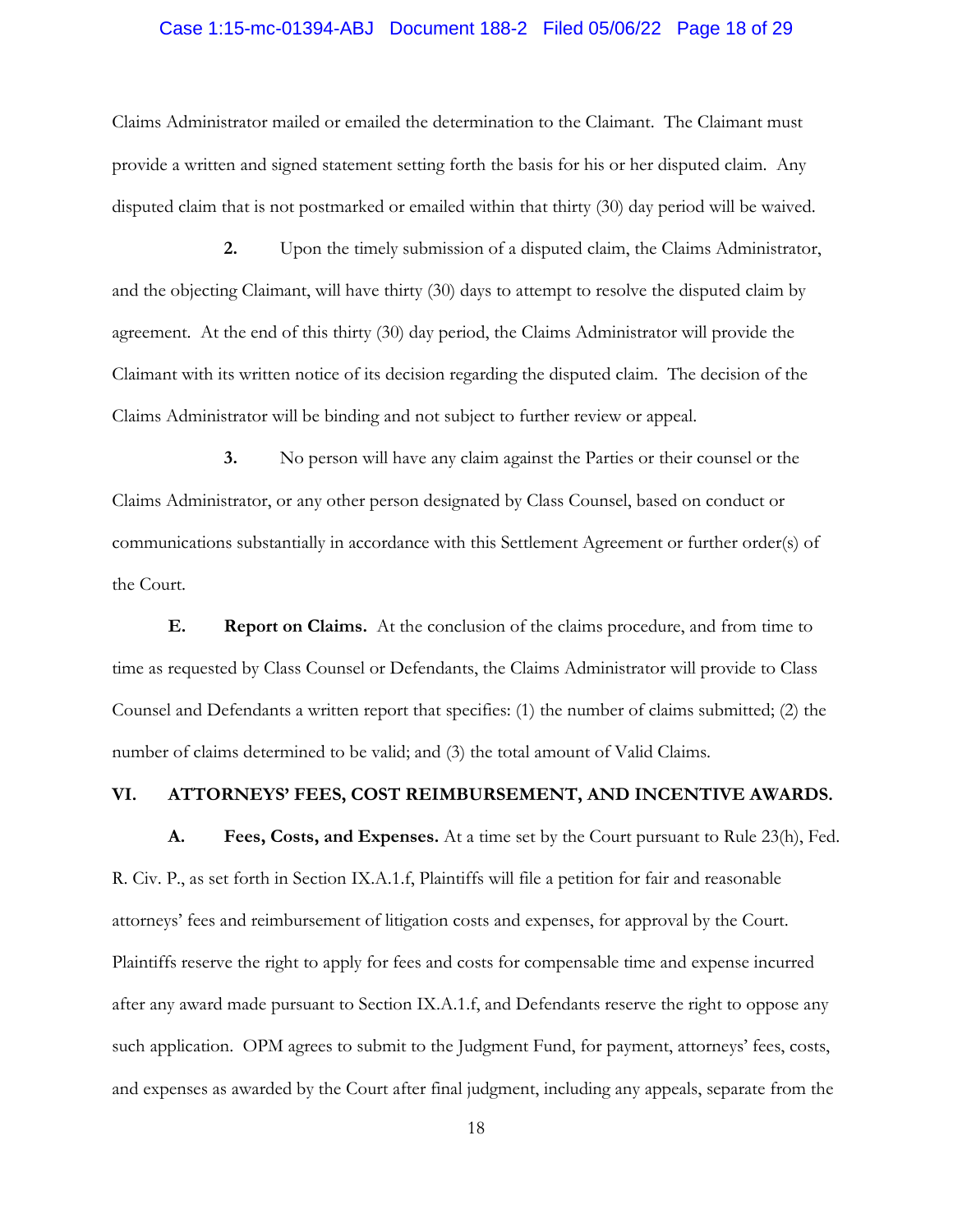## Case 1:15-mc-01394-ABJ Document 188-2 Filed 05/06/22 Page 19 of 29

Settlement Claims Amount. Peraton will have no responsibilities, obligations, or liability whatsoever with respect to an award of attorneys' fees, costs, and expenses.

**B. Incentive Awards.** Class Counsel, on behalf of Named Plaintiffs, may petition the Court for incentive awards from the Peraton Contribution as defined in Section III.B. Defendants reserve their right to oppose such motion or petition.

**C. Limitation of Effect.** Any Order or proceedings relating solely to the application for Attorneys' Fees, Cost Reimbursement, and Incentive Awards, any appeal solely from an award of Attorneys' Fees, Cost Reimbursement, or Incentive Awards, and any reversal or modification of such an award will not operate to terminate or cancel this Settlement Agreement and will not affect or delay the Effective Date.

#### **VII. TAXABILITY OF SETTLEMENT DISTRIBUTIONS.**

**A. No Tax Advice.** Plaintiffs, on behalf of the Class and each individual member of the Class, acknowledge and agree that they have not relied upon any advice from Defendants as to any provision of this Agreement, or as to the taxability, whether pursuant to Federal, State or local income tax statutes or regulations or otherwise, of the payments made, action taken, or consideration transferred hereunder. Compliance with all applicable federal, state and local tax requirements will be the sole responsibility of Claimants who receive monetary relief pursuant to this Settlement Agreement. The Claims Administrator will be responsible for complying with all applicable tax requirements concerning its management or oversight of the Settlement Account.

**B. Tax and Offset Reporting.** The Claims Administrator will be responsible for withholding and paying, as applicable, appropriate amounts from awards for purposes of satisfying the employer share of employment taxes, such as FICA or Medicare, as well as reporting to the taxing authorities all Settlement Distributions as appropriate. The awards will also be subject to Treasury Offset Program reporting, as required by federal law. Notwithstanding the above, each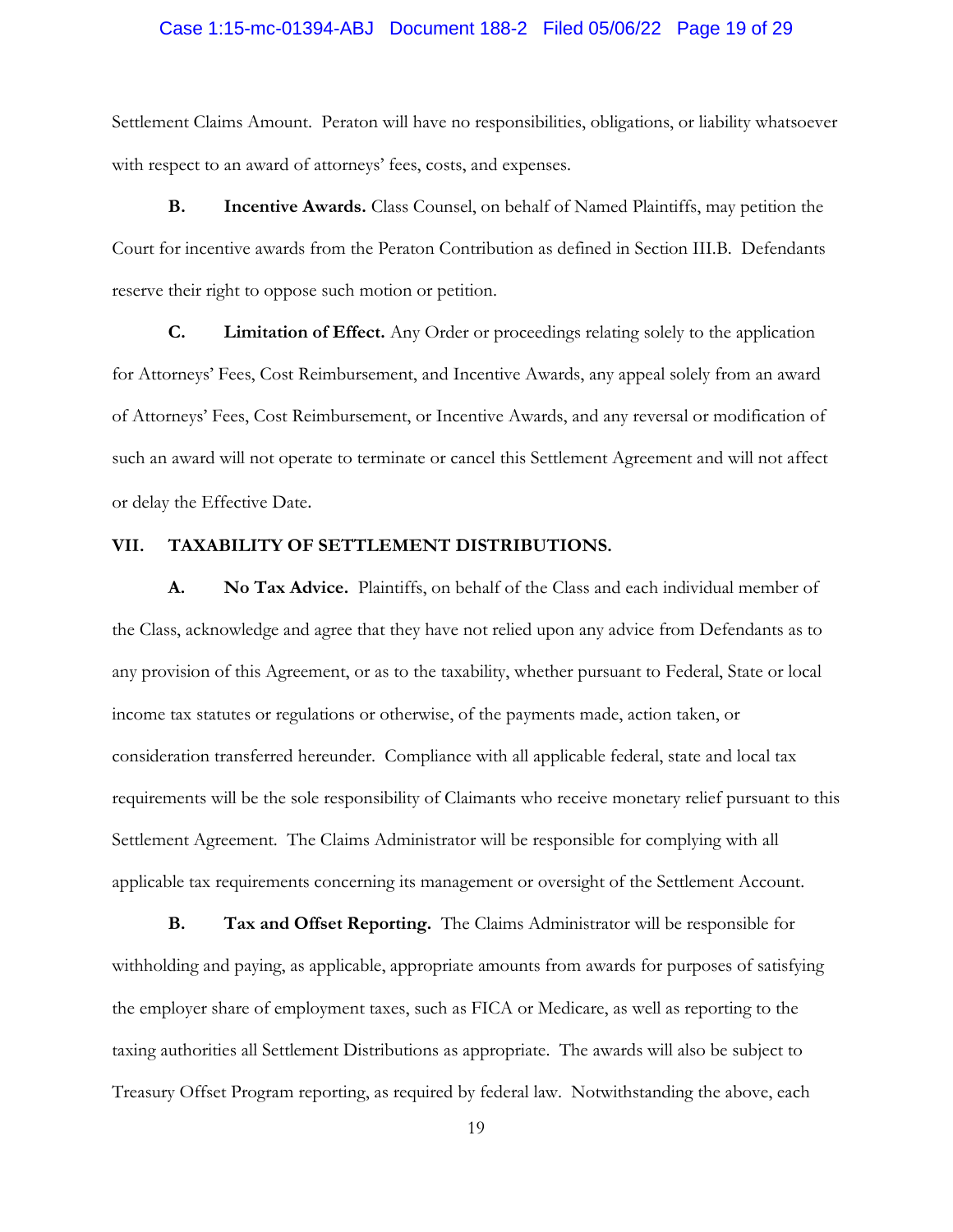#### Case 1:15-mc-01394-ABJ Document 188-2 Filed 05/06/22 Page 20 of 29

recipient of an award will be ultimately responsible for making payment to the appropriate taxing authorities, federal, state, and local, if any, for any additional employee tax liability on distributions, including liability resulting from any underpayment of taxes from the calculations performed by the Claims Administrator, or for seeking refund of any overpayment of taxes.

**VIII. NO FURTHER OBLIGATION.** The Parties agree and acknowledge that payment of (A) the Settlement Claims Amount, (B) attorneys' fees, costs, and expenses and incentive awards, to the extent approved by the Court, and (C) Implementation Costs represents the Defendants' maximum financial obligation under this Settlement Agreement. The Parties further agree and acknowledge that Defendants have no further monetary obligation whatsoever, including, but not limited to, any monetary obligations with respect to the Class Representatives, the Class, Class Counsel, the Claims Administrator, or the Case.

#### **IX. APPROVAL AND CLASS NOTICE**

#### **A. Preliminary Approval by the Court.**

**1.** By May 4, 2022, Plaintiffs will submit a stipulation of the Parties authorizing amendment of Plaintiffs' Consolidated Amended Complaint, including to conform the class definition to the terms of this Agreement. Upon the filing of such an amendment, Plaintiffs will submit this Settlement Agreement and its Exhibits to the District Court along with a motion for its preliminary approval ("Motion for Preliminary Approval"). The Motion for Preliminary Approval will specifically request that the Court set a hearing on the motion and will be accompanied by, among other documents, this Settlement Agreement and its incorporated exhibits. The Motion for Preliminary Approval will specifically request that the Court:

**a.** Preliminarily find that it will be likely to certify the Class, for settlement purposes only, pursuant to Rule 23(b)(3), Fed. R. Civ. P.;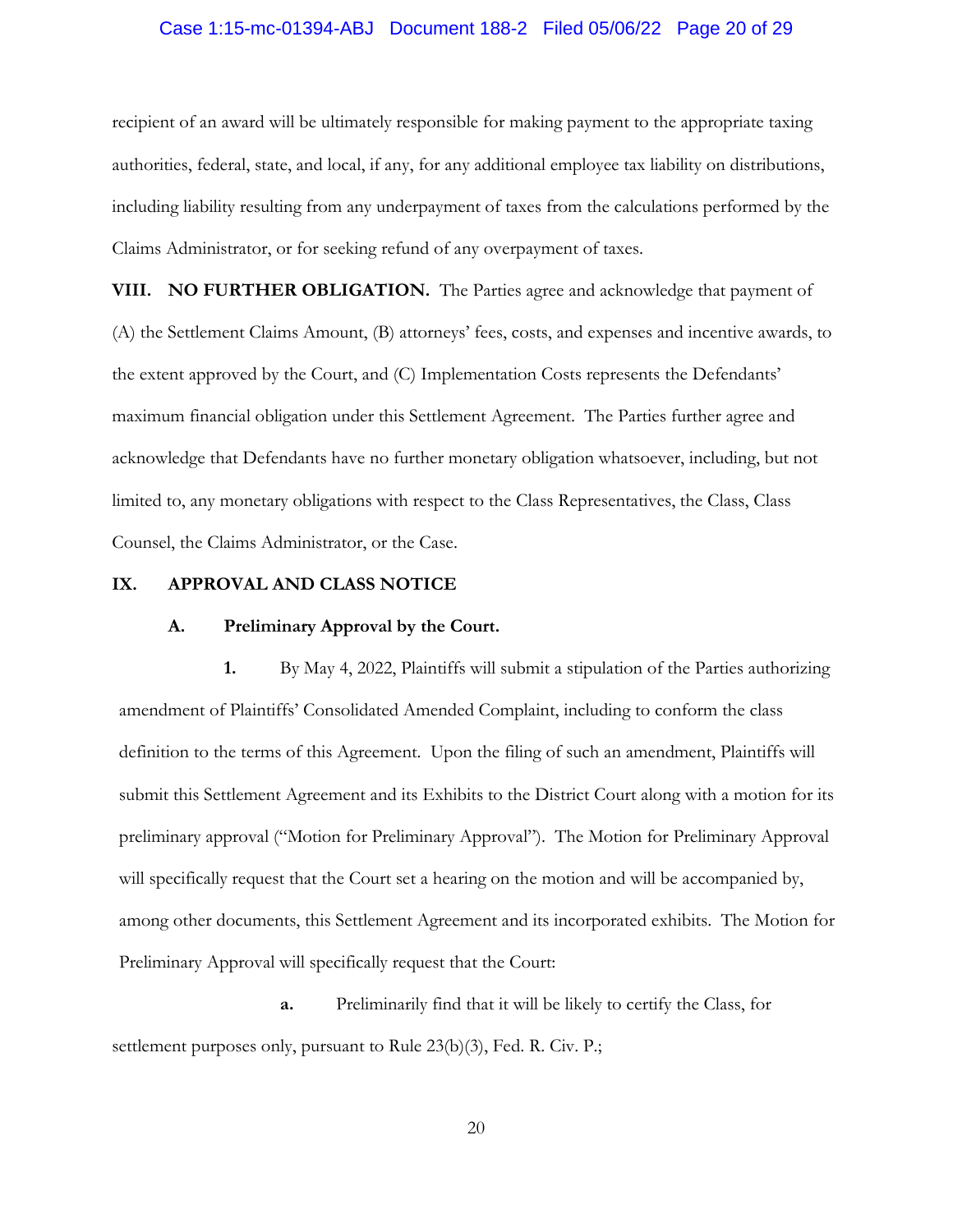#### Case 1:15-mc-01394-ABJ Document 188-2 Filed 05/06/22 Page 21 of 29

**b.** Appoint Class Counsel and the Class Representatives, as defined in Section II.B.3 and II.B.4 of this Settlement Agreement, respectively, to represent the Class;

**c.** Grant preliminary approval to the Settlement Agreement and its attachments and authorize issuance of the notice so attached;

**d.** Approve Class Counsel's and OPM's selection of EPIQ to serve as Claims Administrator, and direct the Class Counsel and OPM to retain EPIQ to perform the duties of the Claims Administrator set forth in and within the cost limitations set out in this Settlement Agreement;

**e.** Approve the Parties' plan for dissemination of notice of this Settlement Agreement pursuant to Rule 23(e)(1), Fed. R. Civ. P.;

**f.** Set a date by which Plaintiffs must file their motion for attorneys' fees, reimbursement of litigation costs and expenses, and incentive awards for the Named Plaintiffs under Rule 23(h), Fed. R. Civ. P., which date shall allow sufficient time in advance of the Fairness Hearing for Class Members to object to or comment on that motion;

**g.** Set a date and procedure by which objections from Class Members must be filed in accordance with this Settlement Agreement;

**h.** Set a date for the Fairness Hearing that is no sooner than 110 days after Preliminary Approval, at which time the Court will determine whether the Settlement Agreement should be finally approved under Rule 23(e), Fed. R. Civ. P.;

**i.** Authorize the Defendants to fund the Settlement Account, as provided in Sections III.A-B of this Settlement Agreement, and order that the expenditure of such funds for purposes of this Settlement Agreement is a proper and consistent use of the funds, and that Defendants will not be liable in any other context or proceeding for these funds in the event that the Settlement Agreement becomes void or voidable.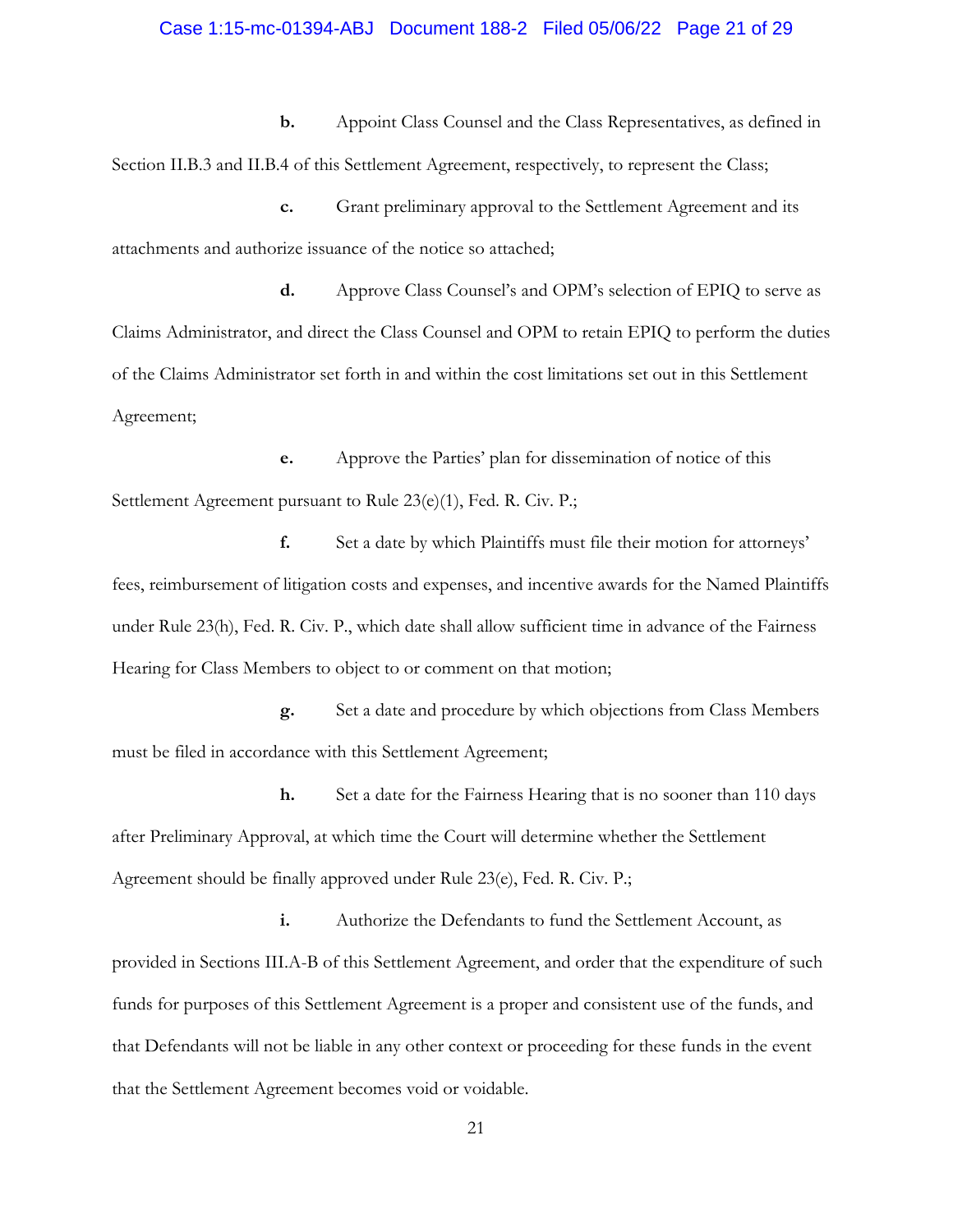## **B. Class Notice.**

**1.** OPM will take the measures required to ensure that an amount sufficient to fund the Notice campaign is disbursed to the Claims Administrator as soon as possible after Preliminary Approval. Notice shall be provided to the Class by the Claims Administrator in accordance with the Notice Plan and as approved by the Court. The form of the Long Form Notice and Claim Form are attached as Exhibits 1 and 2. Notice will be sent in accordance with Fed. R. Civ. P. 23(c) in the manner approved by the Court in its Preliminary Approval Order. The Claims Administrator shall also establish a case-specific Settlement Website (described below) at which copies of the Long Form Notice shall be available for download and through which a potential Class Member may request hard copies of the Notice.

**2**. The Claims Administrator shall create and maintain a website that will be activated within seven (7) days after Preliminary Approval (the "Settlement Website"). The Settlement Website will post the Settlement Agreement, the Long Form Notice, the Claim Form, the Preliminary Approval Order as entered, any other court order setting a date and time for the Fairness Hearing, the proposed Final Approval Order and Judgment, and any other information required by the Court or agreed to by the Parties. The Settlement Website shall have the standalone domain [www.opmdatabreach.com](http://www.opmdatabreach.com/) (or a substantially similar standalone domain). The Settlement Website will include a portal through which a Class Member can submit a completed Claim Form.

## **C. Class Member Opt-Out Opportunity.**

**1.** The deadline for Class Members to opt out of the Class will be thirty-five (35) days before the Fairness Hearing. In order to properly opt out, Class Members must submit a written request for exclusion to the Claims Administrator and provide information sufficient for the Claims Administrator to determine Class membership. The Claims Administrator will create a process accessible to Class Members for confidential submission of exclusion requests and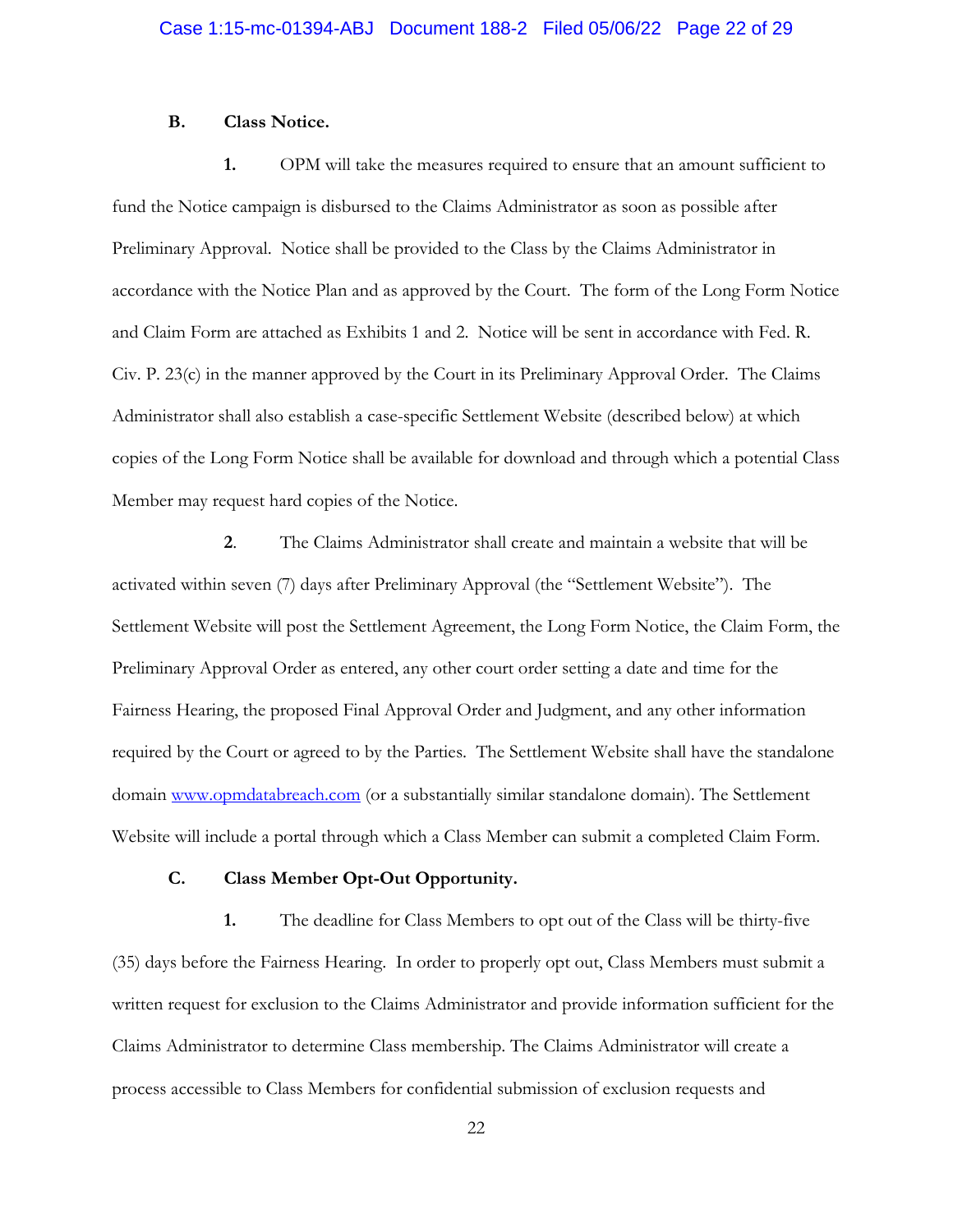## Case 1:15-mc-01394-ABJ Document 188-2 Filed 05/06/22 Page 23 of 29

information for proof of Class membership. The request for exclusion must be received no later than thirty-five (35) days before the Fairness Hearing and must include the individual's full name, address, and a statement of the individual's intention to opt-out of the settlement. The Claims Administrator will compile a list of valid opt-outs for submission to the Court.

**2.** In the event that the threshold of seventy-five (75) or more Class Members elect to properly opt out, Defendants may, in their sole discretion, void this Settlement Agreement, which will have no further effect upon the filing with the Court of a Notice of Withdrawal from Settlement by Defendants' Counsel. In no event will Defendants file such a Notice of Withdrawal later than seven (7) days before the Fairness Hearing. If the Defendants file such a Notice of Withdrawal, the Case will proceed as if no settlement had been attempted. In that event, Defendants retain the right to contest whether this Case should be maintained as a class action.

**D. CAFA Notice.** Peraton will serve the notice required by the Class Action Fairness Act of 2005, 28 U.S.C. § 1715, no later than ten (10) days after this Settlement Agreement is filed with the Court.

#### **E. Objections.**

**1.** Any Class Member who wishes to object to the fairness, reasonableness or adequacy of this Settlement Agreement or the settlement contemplated hereby, or the request for attorneys' fees, reimbursement of litigation costs and expenses, and incentive awards for the Named Plaintiffs, must file with the Clerk of the Court and serve all counsel, no later than thirty-five (35) days before the Fairness Hearing, a statement of the objection setting forth the specific reason(s), if any, for the objection, including any legal support that the Class Member wishes to bring to the Court's attention, any evidence that the Class Member wishes to introduce in support of the objection, whether it applies only to the objector, to a specific subset of the Class, or to the entire Class, and whether the Class Member intends to appear at the Fairness Hearing. Class Members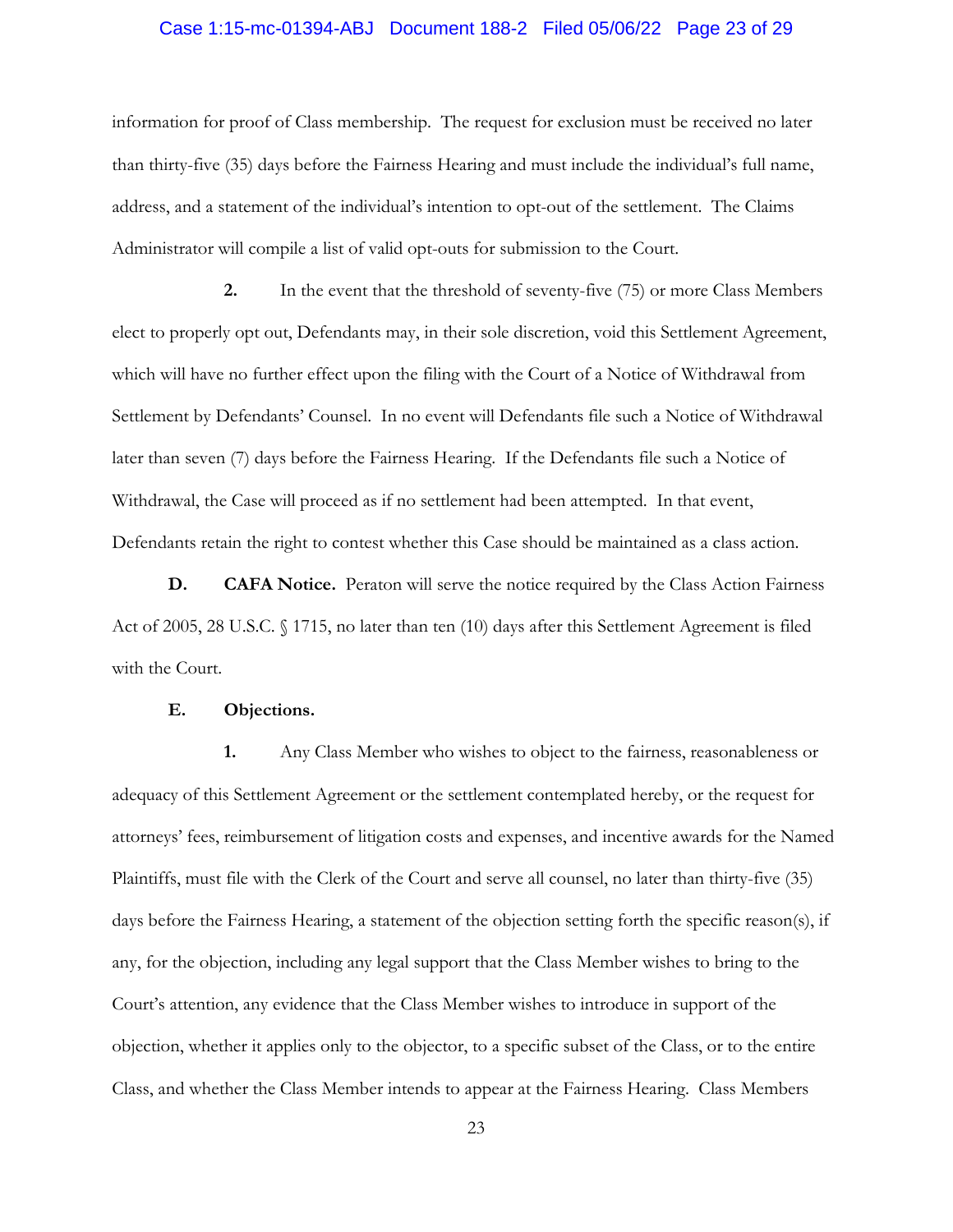## Case 1:15-mc-01394-ABJ Document 188-2 Filed 05/06/22 Page 24 of 29

may so act either on their own or through any attorney hired at their own expense. For an objection to be valid, Class membership must be established through submission of a signed statement and by providing information sufficient for the Claims Administrator to determine Class membership. The Claims Administrator will create a process accessible to Class Members for confidential submission of proof of Class membership for purposes of submitting objections.

**2.** Any Class Member who files and serves a written objection in accordance with Section IX.E.1 may appear at the Fairness Hearing to object to any aspect of the fairness, reasonableness or adequacy of this Settlement Agreement or the settlement contemplated hereby; provided, however, that a Class Member who does not timely file and serve such a written objection will not be heard at the Fairness Hearing.

**3.** Subject to the Court's discretion, any Class Member (or his or her attorney) who has not complied with the provisions of this Section IX.E.1, and who also has not opted out of the Class as provided in Section IX.C.1, will waive and forfeit any and all rights the Class Member may have to appear separately, or to object or opt out, and will be bound by all the terms of the Settlement Agreement and by all proceedings, order and judgments in the Case.

# **F. Motion for Final Approval, the Fairness Hearing, and Entry of Judgment.**

**1.** On the date set by the Court in the Preliminary Approval Order, Plaintiffs will file a motion for Final Approval requesting that the Court, among other things, (a) affirm the certification of the Class for settlement purposes, (b) approve the Settlement Agreement as final, fair, reasonable, adequate and binding on all Class Members who have not timely and validly opted out pursuant to Section IX.C.1, (c) approve payment of reasonable attorneys' fees and reimbursement of litigation costs and expenses for Class Counsel in an amount determined by the Court pursuant to Section VI.A, (d) approve payment of incentive awards for the Named Plaintiffs pursuant to Section VI.B, (e) order the Claims Administrator to process and pay all Valid Claims, (g)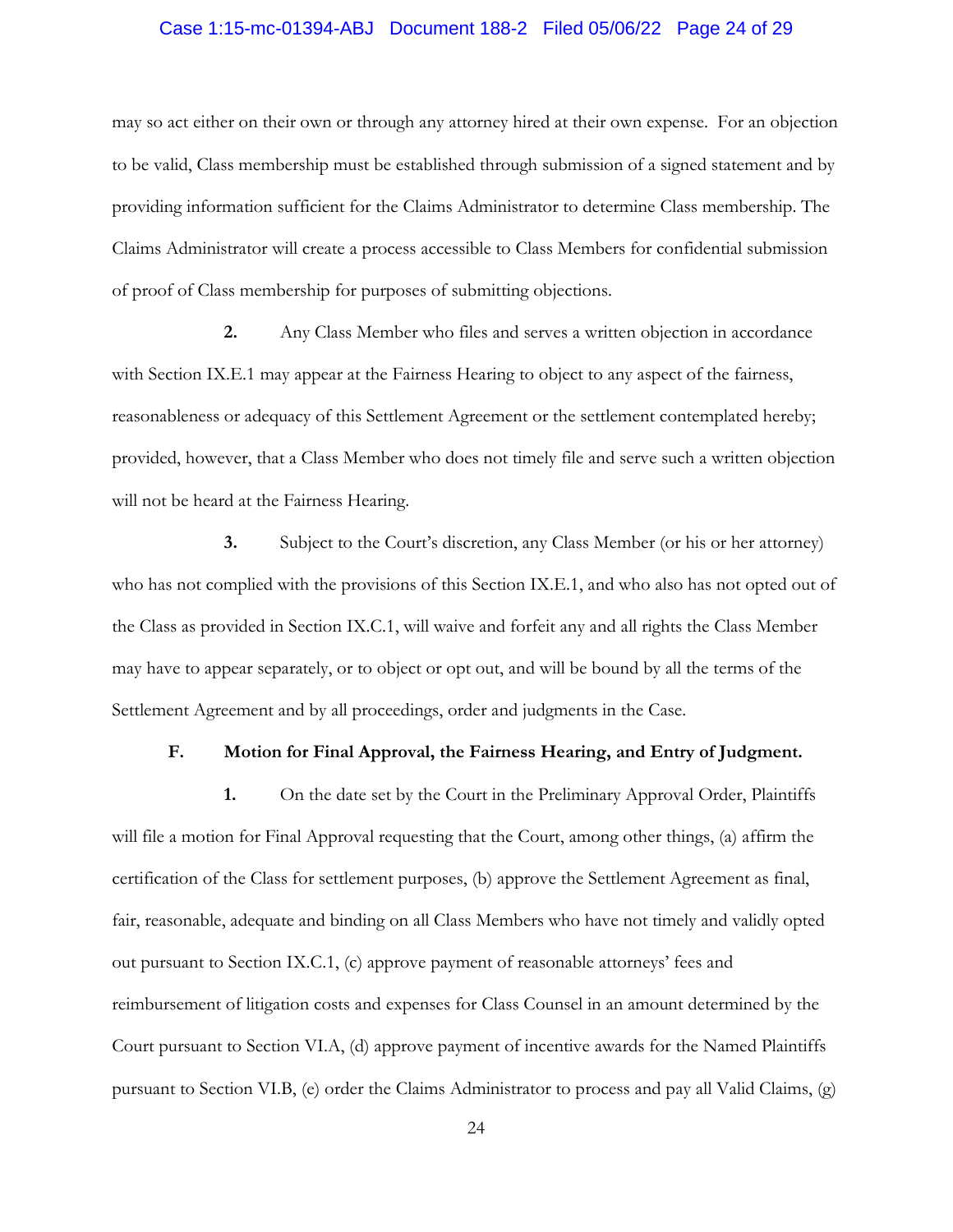#### Case 1:15-mc-01394-ABJ Document 188-2 Filed 05/06/22 Page 25 of 29

order the release of all Named Plaintiffs and Class Members' claims pursuant to Section IV.B, and (f) enter a final judgment dismissing this action with prejudice pursuant to Rules  $41(a)(1)$  and Rule 23(e), Fed. R. Civ. P.

**2.** Any party may respond to any timely filed objections no later than fourteen (14) days before the scheduled date of the Fairness Hearing.

**G. Effect of Failure to Grant Final Approval.** In the event the Court does not enter Judgment in accordance with this Settlement Agreement, or the Settlement Agreement does not receive Final Approval as defined herein, the Parties will proceed as follows:

**1.** The Case will resume unless the Parties jointly agree to: (a) seek reconsideration or appellate review of the decision denying entry of Judgment, or (b) attempt to renegotiate the Settlement Agreement and seek Court approval of a renegotiated settlement.

**2.** In the event any reconsideration or appellate review contemplated by Section IX.G.1 above is denied, the Parties will have no further rights or obligations under this Settlement Agreement.

**3.** If the Settlement Agreement is not approved, the Case will proceed as if no settlement has been attempted. In that event, the class certified for purposes of settlement will be decertified, and Defendants retain the right to contest whether this action should be maintained as a class action and to contest the merits of the claims being asserted by Plaintiffs in this Case.

## **X. NOTICES**

**A. Notices.** Copies of all notices, documents or filings required under this Settlement Agreement will be served by registered U.S. mail and electronic mail on the Parties as follows:

> Daniel C. Girard Girard Sharp LLP 601 California Street, Suite 1400 San Francisco, CA 94108 DGirard@girardsharp.com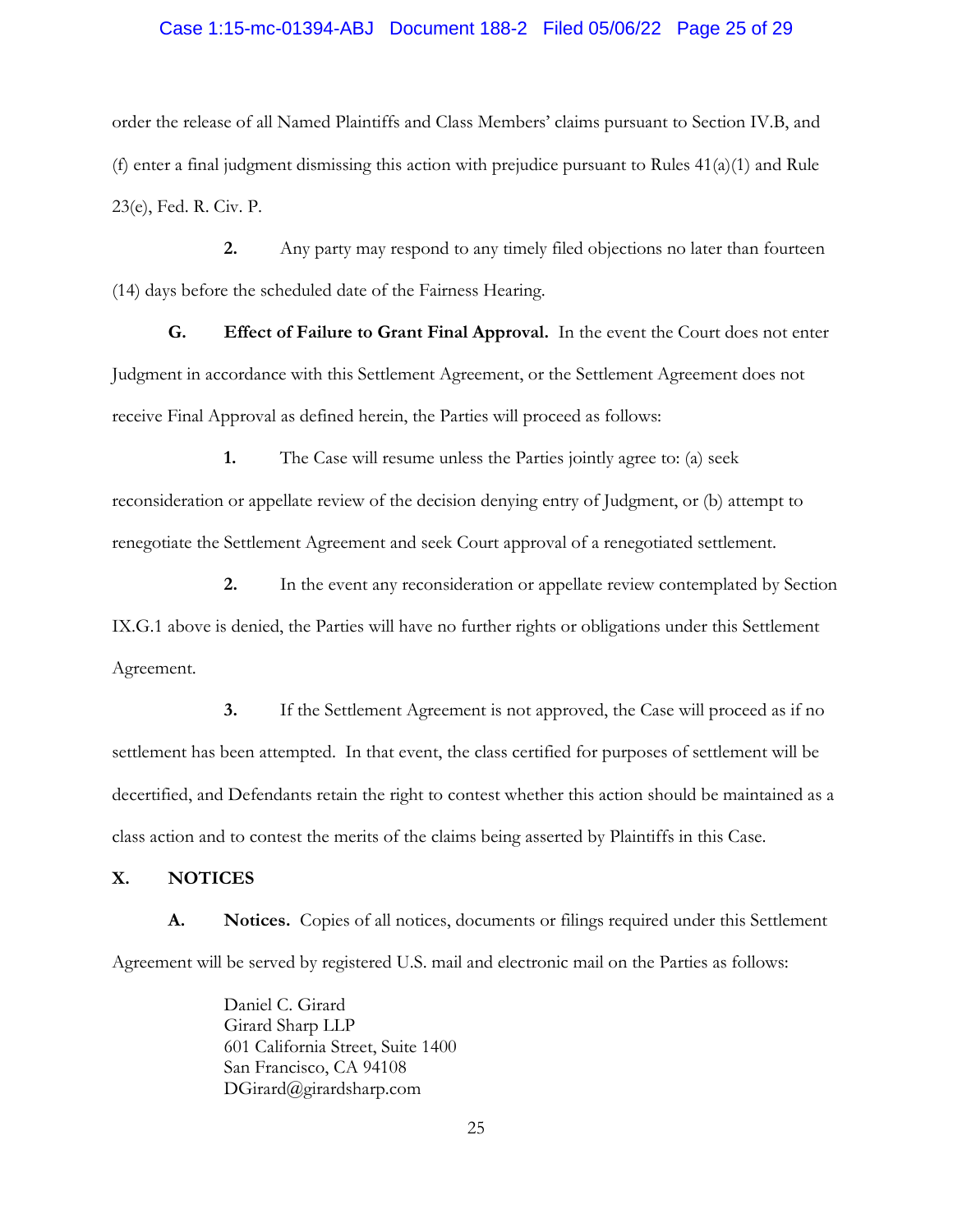Elizabeth J. Shapiro United States Department of Justice 1100 L St., NW Room 12100 Washington, D.C. 20005 Elizabeth.Shapiro@usdoj.gov

Jason J. Mendro Gibson, Dunn & Crutcher LLP 1050 Connecticut Ave., N.W. Washington, D.C. 20036 JMendro@gibsondunn.com

**XI. AUDIT OF CLAIMS.** In addition to other measures within the claims process designed to protect against fraud, the Claims Administrator may refer suspicious claims submitted pursuant to this Settlement Agreement to OPM or a third-party contractor of OPM for audit.

## **XII. MISCELLANEOUS**

**A. Cooperation Among the Parties; Further Acts.** The Parties will cooperate fully with each other and use their best efforts to obtain the Court's approval of this Settlement Agreement and all of its terms. Each of the Parties, upon the request of any other Party, agrees to perform such further acts and to execute and deliver such other documents as are reasonably necessary to carry out the provisions of this Settlement Agreement.

**B. Entire Agreement.** This Settlement Agreement constitutes the entire agreement between the Parties with regard to the subject matter contained herein, and no prior statement, representation, agreement or understanding, oral or written, that is not contained herein, will have any force or effect.

**C. Binding Effect.** This Settlement Agreement is binding upon and will inure to the benefit of the Parties, and as applicable, their successors and permitted assigns.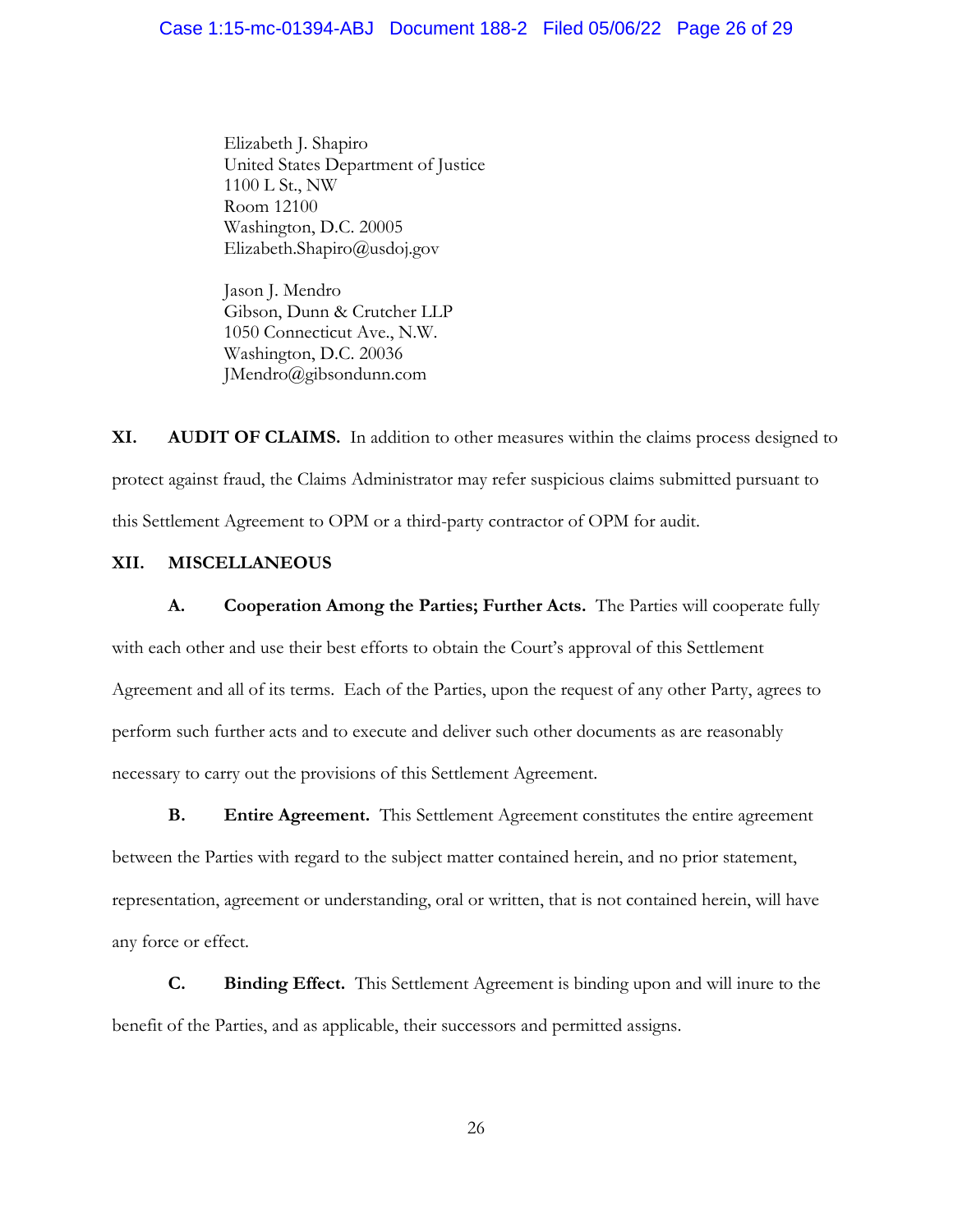## Case 1:15-mc-01394-ABJ Document 188-2 Filed 05/06/22 Page 27 of 29

**D. No Third-Party Beneficiaries.** This Settlement Agreement cannot be construed to create rights in, or to grant remedies to or to delegate any duty, obligation or undertaking established herein to any third party as a beneficiary of this Settlement Agreement.

**E. Arm's Length Transaction; Materiality of Terms.** The Parties have negotiated all the terms and conditions of this Settlement Agreement at arm's length. All terms and conditions of this Settlement Agreement have been relied on by the Parties in entering into this Settlement Agreement. If any Class Member petitions the Court for a modification of, addition to, or alteration of any material term or condition of this Settlement Agreement, and if the Court on such request or *sua sponte* does modify, add to or alter any of the material terms or conditions of this Settlement Agreement, this Settlement Agreement will become voidable. In that event a Party may void the Agreement by filing with the Court a Notice of Withdrawal from settlement within five (5) days after receipt of any order or final statement of the Court modifying, adding to or altering any of the material terms or conditions of this Settlement Agreement.

**F. Headings.** The headings in this Settlement Agreement are for convenience only and do not limit, expand, modify, or aid in the interpretation or construction of this Settlement Agreement.

**G. Construction and Choice of Law.** The determination of the terms and conditions of this Settlement Agreement has been by mutual negotiation and agreement of the Parties. Each Party participated jointly in the drafting of this Settlement Agreement, and therefore the terms and conditions of this Settlement Agreement are not intended to be, and will not be, construed against any party by virtue of draftsmanship. The terms and conditions of this Settlement Agreement are governed by the law of the District of Columbia.

**H. Waivers, etc. in Writing.** No waiver, modification or amendment of the terms of this Settlement Agreement, whether purportedly made before or after the Court's approval of this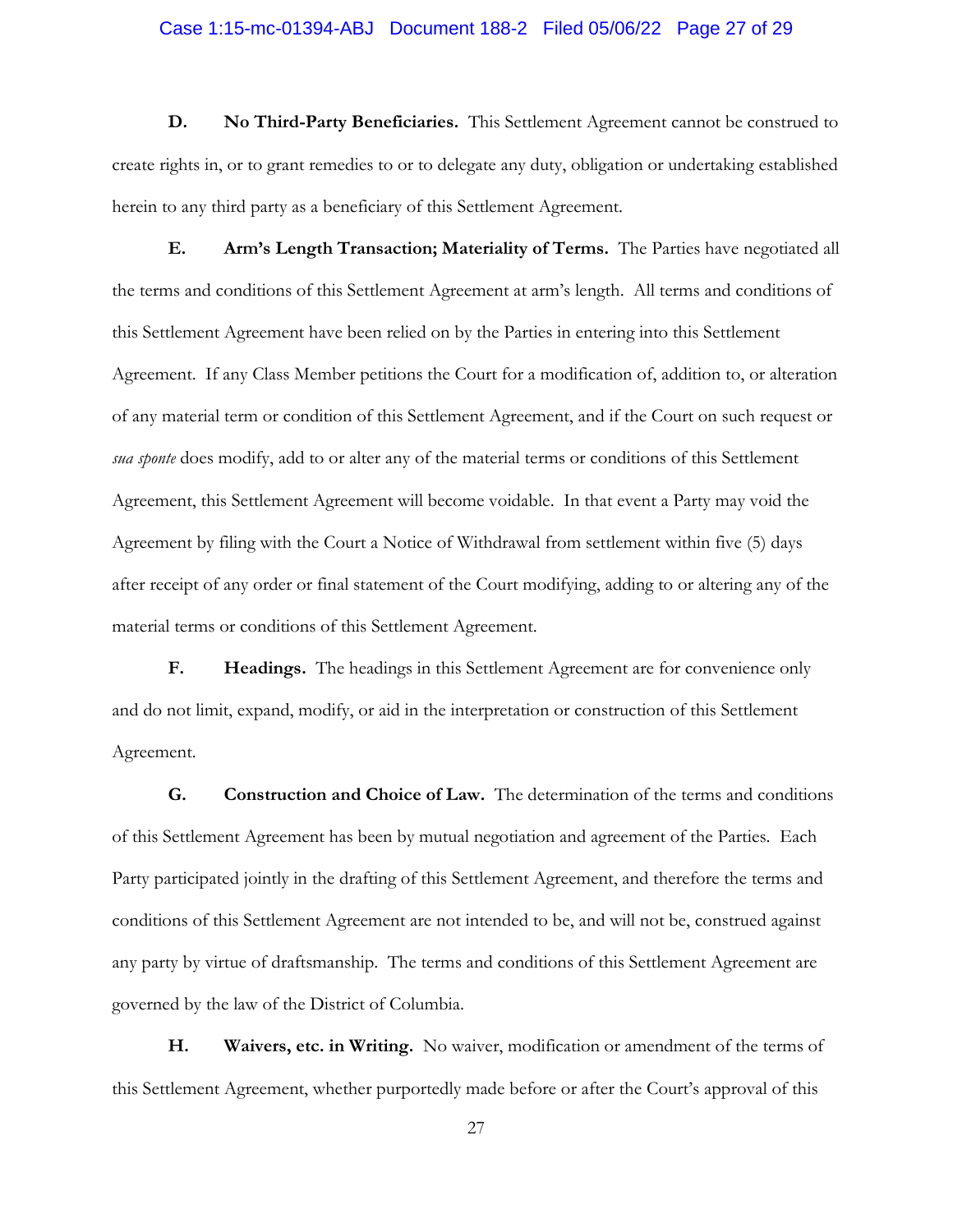## Case 1:15-mc-01394-ABJ Document 188-2 Filed 05/06/22 Page 28 of 29

Settlement Agreement, is valid or binding unless in writing, signed by or on behalf of all Parties and then only to the extent set forth in such written waiver, modification or amendment, subject to any required Court approval. Any failure by any Party to insist upon the strict performance by the other Party of any of the provisions of this Settlement Agreement will not be deemed a waiver of any of the other provisions of this Settlement Agreement, and such Party, notwithstanding such failure, has the right thereafter to insist upon the specific performance of any and all of the provisions of this Settlement Agreement.

**I. Severability.** Should any non-material provision of this Settlement Agreement be found by a court to be invalid or unenforceable, then (1) the validity of the other provisions of this Settlement Agreement will not be affected or impaired, and (2) such provisions will be enforced to the maximum extent possible.

**J. When Agreement Becomes Effective; Counterparts.** This Settlement Agreement becomes binding on the Parties upon the Execution Date. The Parties may execute this Settlement Agreement in counterparts, and execution in counterparts will have the same force and effect as if Plaintiffs and Defendants had signed the same instrument.

**K. Duty to Defend.** The Parties to this Settlement Agreement will defend against any challenges to it in any forum.

**L. Facsimile or Email Signatures.** Any Party may execute this Settlement Agreement by causing its counsel to sign on the designated signature block below and transmitting that page via facsimile or email for the purpose of executing this Settlement Agreement will be deemed an original signature for purposes of this Settlement Agreement and will be binding upon the Party whose counsel transmits the signature page by facsimile or email.